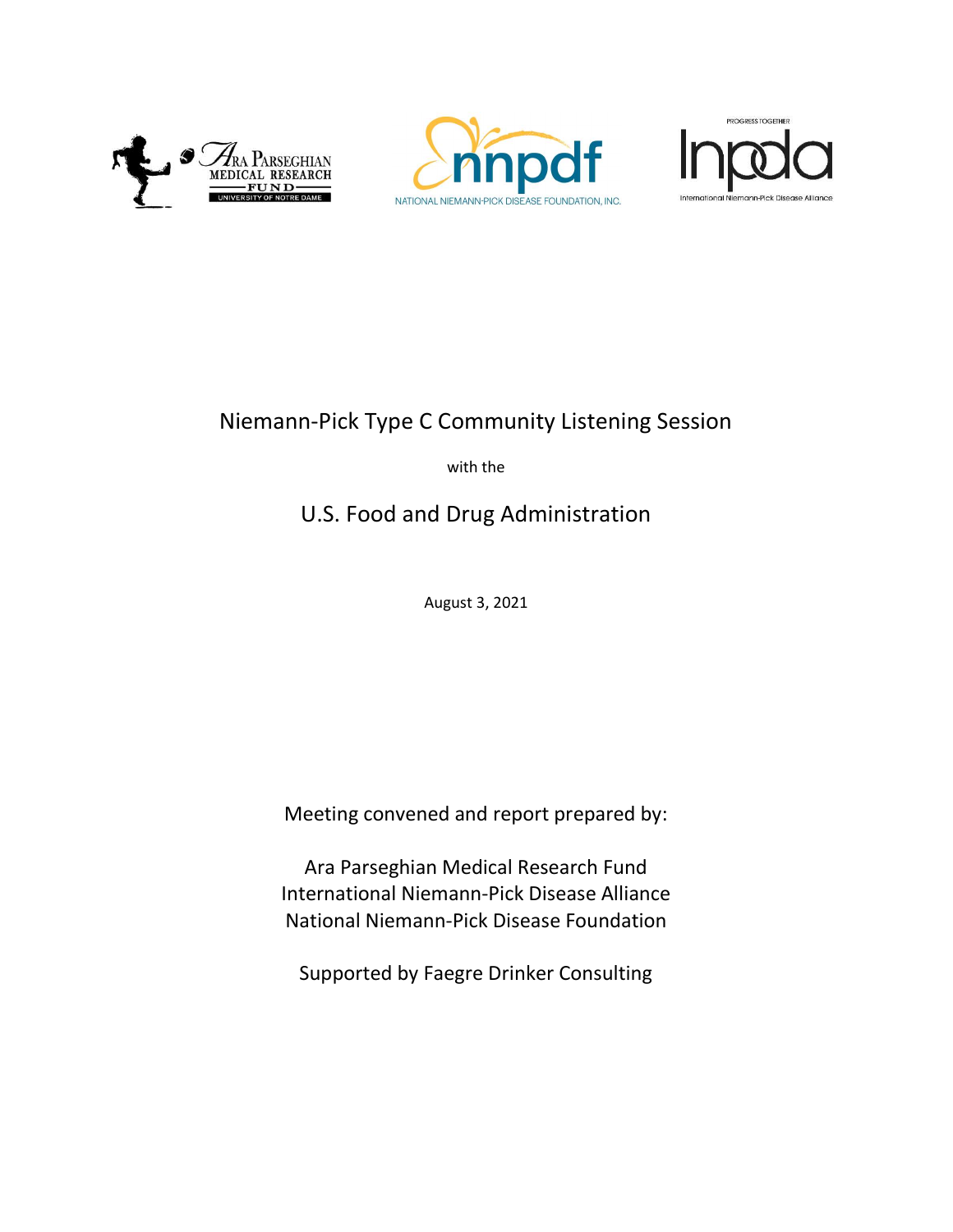# **Contents**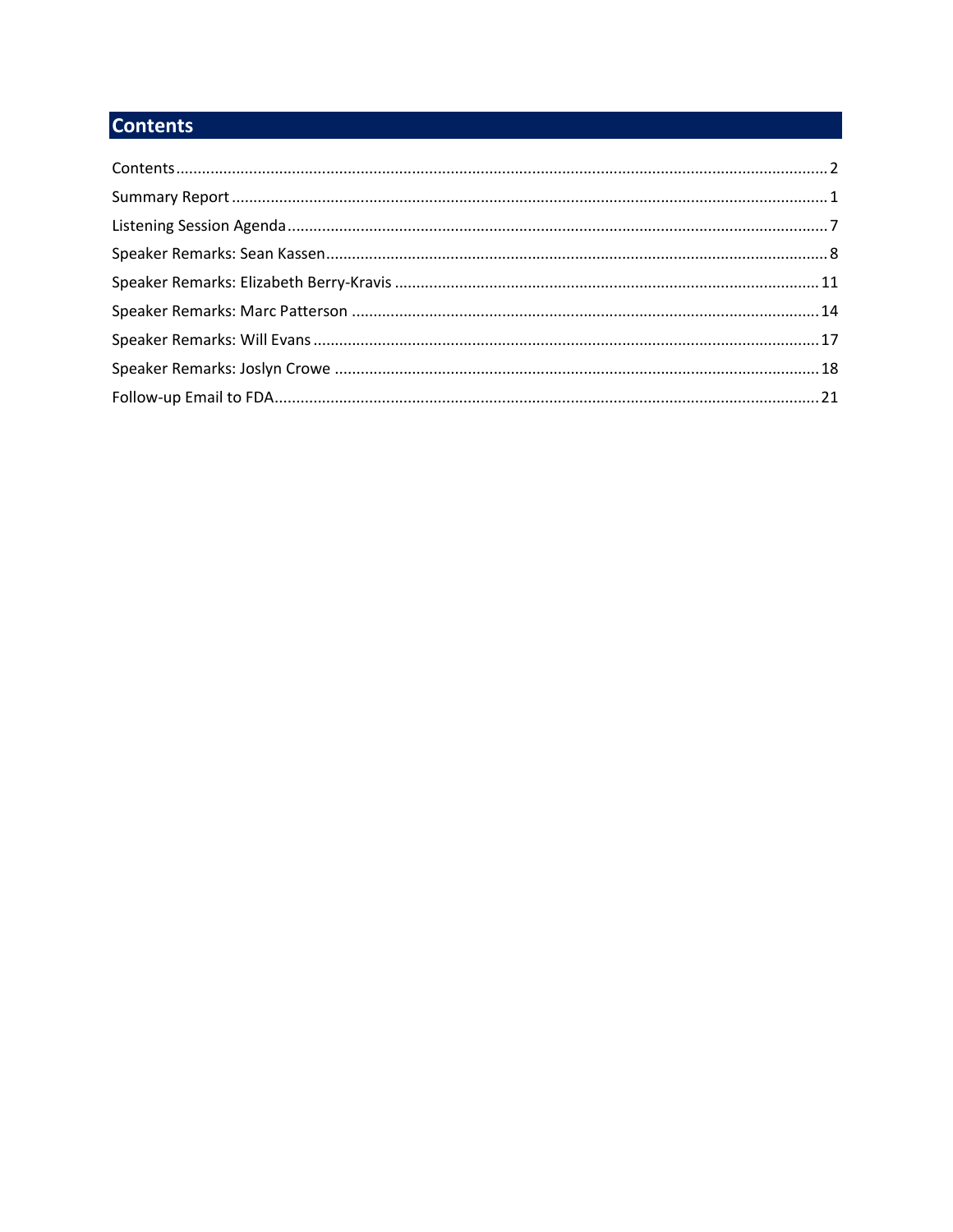# Summary Report

On August 3, 2021, the Ara Parseghian Medical Research Fund (APMRF), International Niemann-Pick Disease Alliance (INPDA), and National Niemann-Pick Disease Foundation (NNPDF) convened a listening session with representatives from the U.S. Food and Drug Administration (FDA) Center for Drug Evaluation and Review (CDER) Office of New Drugs (OND). This session, which was held at the request of the FDA, gave members of the Niemann-Pick Type C (NPC) community an opportunity to share thoughts on two key topics: the relative benefits and risks of NPC treatment options and the value of the NPC Clinical Severity Scale (CSS) in measuring disease progression. The session featured remarks from expert NPC clinicians, patients and family members, and NPC advocacy organization representatives (see agenda in Appendix A). Although titled a "listening session," FDA staff were active participants in the session, responding to remarks from NPC community members and sharing their thoughts on NPC therapy development.

Over forty FDA representatives attended the meeting including leadership from several key agency offices. Most of the FDA participants work for the Center for New Drugs (CDER), which regulates over-the-counter and prescription drugs including biologics and generics. There also were several participants from the Division of Rare Diseases and Medical Genetics (DRDMG), the division responsible for reviewing and approving NPC therapies, including the Division Director Dr. Katie Donohue. In addition, Dr. Peter Stein, Director of the Office of New Drugs, of which DRDMG is a part, participated and spoke at the meeting. Dr. Naomi Knoble from the CDER Division of Clinical Outcome Asssessment also participated in the discussion. Members of the CDER Professional Affairs and Stakeholder Engagement Team, which is a part of the CDER Director's office, supported the planning process. Other FDA offices represented at the meeting included the CDER Office of Clinical Pharmacology and the FDA Office of Policy, Legislation, & International Affairs.

Following the session, there are still clear disagreements between the FDA and NPC clinicians, sponsors, and patients. In particular, the community remains concerned about the recent lack of approval of new therapies and limits placed on Expanded Access Programs (EAP)—despite trial evidence which they view as showing benefits exceeding risks—and the FDA's seeming concerns about the NPC CSS. It is essential that this session spur additional interactions to resolve these disagreements with the ultimate goal of advancing NPC therapy development.

### Introductions

Tim Franson, MD, a Principal at Faegre Drinker Consulting served as the moderator and opened the session by outlining three overarching themes for the session:

- Communication: Participants will share perspectives on what is essential for better and expedited NPC therapy development outcomes.
- Consensus: Participants will define and agree on a path forward to achieve these results with current and future NPC treatment candidates.
- Commitment: Participants will share a responsibility to act consistently and with urgency to help meet the needs of NPC patients.

KayLa Miller, mother of Kamryn, a 10-year old living with NPC, began the session by describing her daughter's journey with NPC. KayLa emphasized the importance of finding new therapies for NPC, noting that members of the NPC community are aware of the risks and uncertainties associated with potential new treatments. Her daughter has experience with two experimental NPC therapies through both clinical trials and an expanded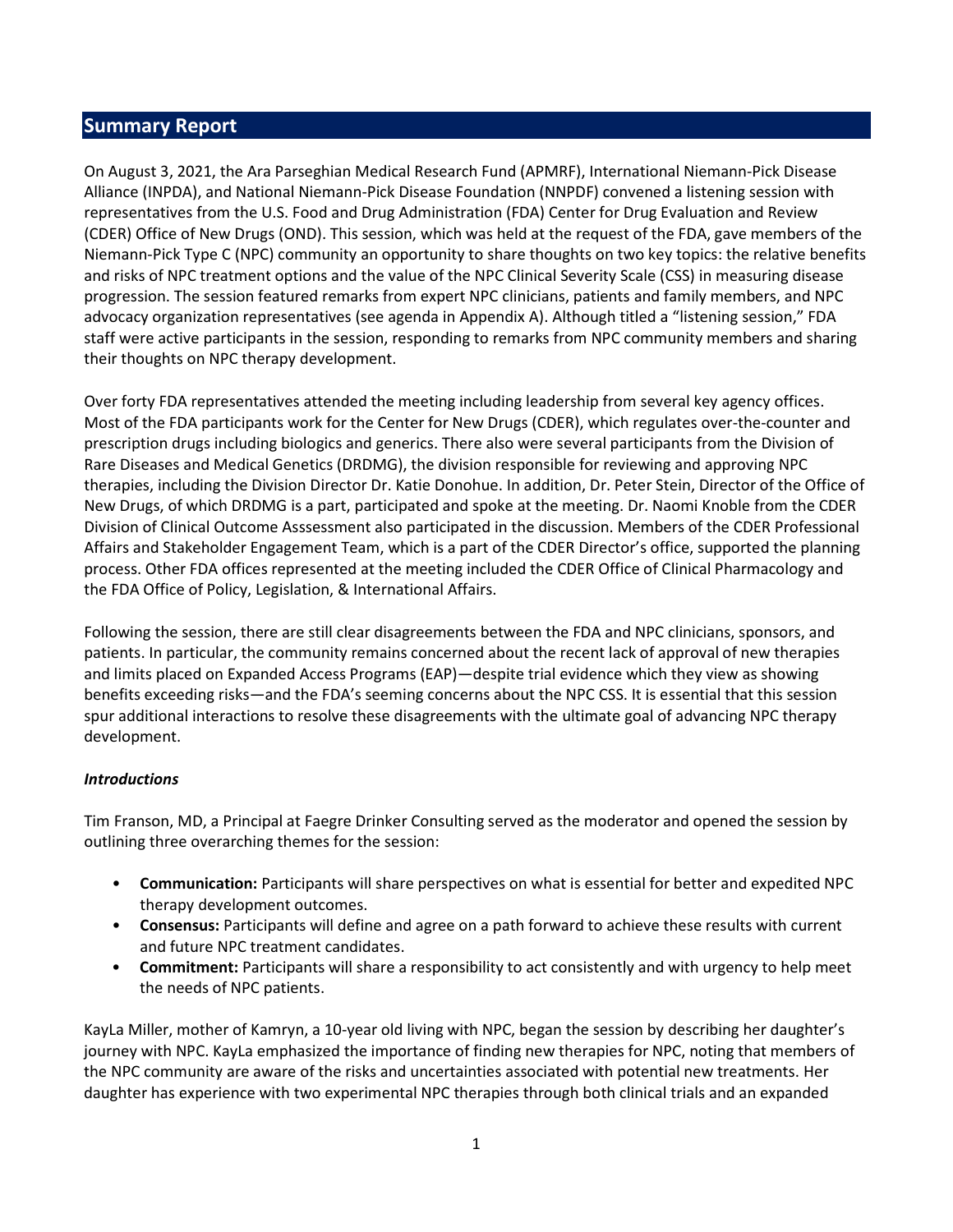access program. KayLa noted that she and so many others in the NPC community are willing to take risk and accept uncertainty in new treatments because to not do so would mean resigning herself to the inexorable damage and ultimate death that NPC now brings.

### Regulatory Framing

To introduce the first topic of the session on regulatory framing for NPC therapies, Sean Kassen, PhD, Director of APMRF, provided a background on the community's experiences with therapy development over the past two decades. He expressed the frustration felt by many NPC patients, families, clinicians, and advocates who believe there are multiple therapies (Miglustat, adrabetadex, and arimoclomol) that have gone unapproved by the FDA despite having demonstrated evidence of benefits for NPC patients. Dr. Kassen noted the domains and incremental measurements of the CSS reflect the community's views on the NPC symptoms that are most important to reduce or prevent. In addition, Dr. Kassen noted the NPC community's clear and longstanding commitment to advancing therapies by participating in clinical trials, raising money for research, and providing opportunities for the FDA to learn from the community through meetings and written reports. He implored the FDA to recognize that a progressive, fatal condition like NPC with a very small patient population warrants regulatory flexibility to address the critical unmet medical need of patients. Dr. Kassen expressed a willingness of the NPC community to continue to work with the FDA provided that the Agency demonstrates—and acts on—an understanding of the needs and priorities of the patient community.

Following Dr. Kassen's remarks, one NPC patient and two caregivers of NPC patients shared their experiences with the disease and candidate treatments. The following individuals spoke during this session:

- Alec Koujaian, a young man with NPC
- Krystal Samuelson, mother of Willow, a young girl with NPC
- Phil Marella, father of Dana, a young woman who passed away from NPC, and Andrew, a young man with NPC

These community members spoke about their positive experiences with experimental therapies for NPC and their willingness to tolerate side effects like hearing loss. They cited the notable benefits these therapies offered: a toddler who had lost the ability to crawl or feed herself regained both abilities; a young man has had no pneumonias and lived to an older age than his sister who had access to fewer treatments; another young man who graduated with an Associate's Degree, works, and drives. Although the three speakers have experience with different NPC therapies, this reflects the need for this patient community to have treatment options and be able to choose the therapy—or combination of therapies—that aligns with their needs and preferences. The speakers urged the FDA to take action to make sure that people with NPC have access to therapies now and in the future to address currently unmet needs.

Following the remarks from the patient and caregiver speakers, Dr. Franson opened the first discussion portion of the meeting. Dr. Katie Donohue, Director of DRDMG, responded to the community members. She acknowledged their frustration and thanked them for their willingness to speak to the FDA. She also acknowledged that the community views almost any treatment benefit—"if it is real"—as meaningful and is willing to tolerate a good degree of uncertainty. Dr. Donohue noted that although patients and families see a benefit from existing experimental therapies, it is difficult for the FDA to assess benefit from a scientific perspective.

Dr. Donohue also shared her strong view that NPC therapies should continue to be evaluated in placebocontrolled trials. In an effort to differentiate NPC from cancer, the latter of which has many approved therapies,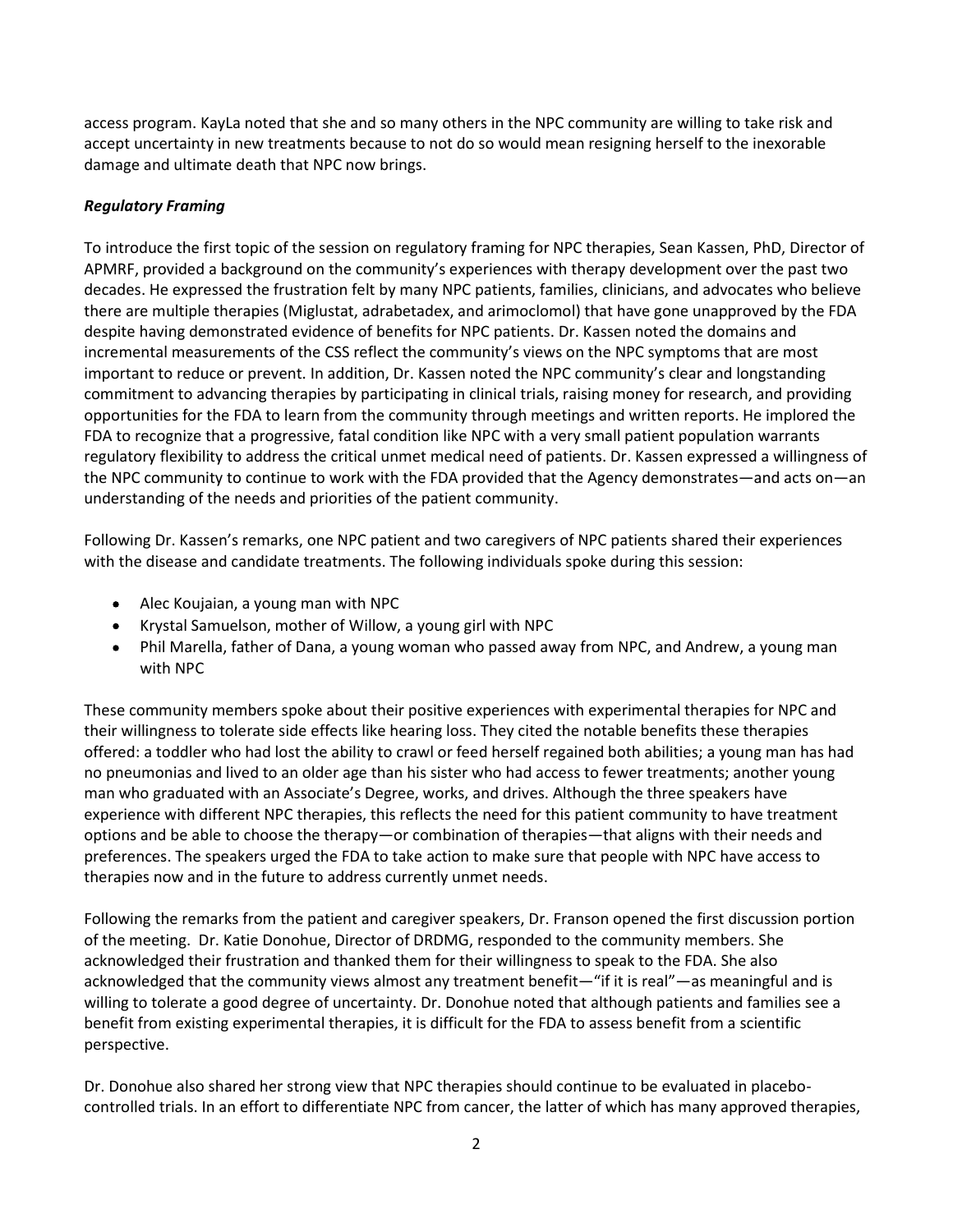Dr. Donohue said most cancers are rapidly and uniformly progressive, whereas NPC has more heterogeneity and typically progresses over decades (it should be noted, however, that the average lifespan for most early and late infantile as well as juvenile patients is not decades: the median life span is 13 years and is well-documented). She also noted that oncology trials have a clear endpoint such as reduction in tumor size and have been tested for decades in larger, placebo-controlled trials. She cited the absence of persuasive scientific evidence from placebo-controlled trials as the reason why therapies have not been approved for NPC.

In response to Dr. Donohue, Dr. Liz Berry-Kravis expressed skepticism that a randomized, controlled trial (RCT) for an NPC therapy could provide the necessary results. She noted the challenge of actually running RCTs in a very small patient population and expressed concern that the data would need to be collected over many years, which many in the community would view as unethical. By contrast, family speaker Phil Marella noted that when he participated in a 2016 meeting with the FDA related to the development of adrabetadex, the agency said a trial greater than one year would be unethical for NPC patients. Dr. Berry-Kravis urged the FDA to consider other approaches to trials that would allow early approval followed by a long-term verification of benefit. Although NPC does not have endpoints as clear as those used in cancer, Dr. Berry-Kravis said this is not a reason to not have a disease-targeted path if there is an early indication of benefit. She pointed out the analogy of the FDA's recent accelerated approval of Aduhelm, a monoclonal antibody to slow the progression of Alzheimer's disease, based on reduction in an unvalidated surrogate (amyloid). In NPC, the reduction of cholesterol in the brain has a reasonable likelihood of showing clinical benefit and could be used as a surrogate endpoint. Dr. Berry-Kravis concluded her remarks by emphasizing the need to find a way to approve treatments for this ultrarare disease using smaller amounts of evidence and to "not subject people to death by clinical trial."

Dr. Denny Porter spoke next, urging the FDA to develop a clinical trial model grounded in the realities of NPC including small patient population and disease heterogeneity. He spoke in support of approving therapies with a reasonable probability of being effective and then conducting five- to ten-year studies to collect more data on how the therapy impacts the disease.

Dr. Donohue responded to these remarks by agreeing that they need to address these realities and should start thinking about biomarkers and cholesterol reduction to measure the effect of therapies. She disagreed that RCTs are unethical, noting that there have been two- and three-year RCTs in other neurodegenerative diseases. She disputed the NPC community speakers' claims that the FDA has set too high a bar for NPC therapies and said she wants to help the community get over the bar by "bringing the very best minds to this" rather than "lowering the bar."

# NPC CSS

To start the session on the NPC CSS, Dr. Marc Patterson delivered pre-recorded remarks discussing the development and utility of the NPC CSS. He explained that the NPC CSS is a clinically meaningful, reliable, and reproduceable outcome measure developed through an iterative process and has been widely tested and proven to be an effective tool since it was introduced. The NPC CSS includes 17 domains designed to capture the full range of NPC manifestations based on prospectively gathered data from the NIH natural history study on NPC as well as retrospective patient records. Dr. Patterson noted that having so many domains is both a strength and a challenge of the NPC CSS and, following feedback from U.S. and European regulators, the more commonly used five-domain model was developed based on a survey of caregivers and clinicians to identify the domains of greatest importance. These two groups of survey participants chose the same five domains and agreed that a one-point change on any domain was clinically meaningful. Dr. Patterson also provided an overview of the many peer-reviewed studies that have confirmed the inter- and intra-rater reliability of the NPC CSS.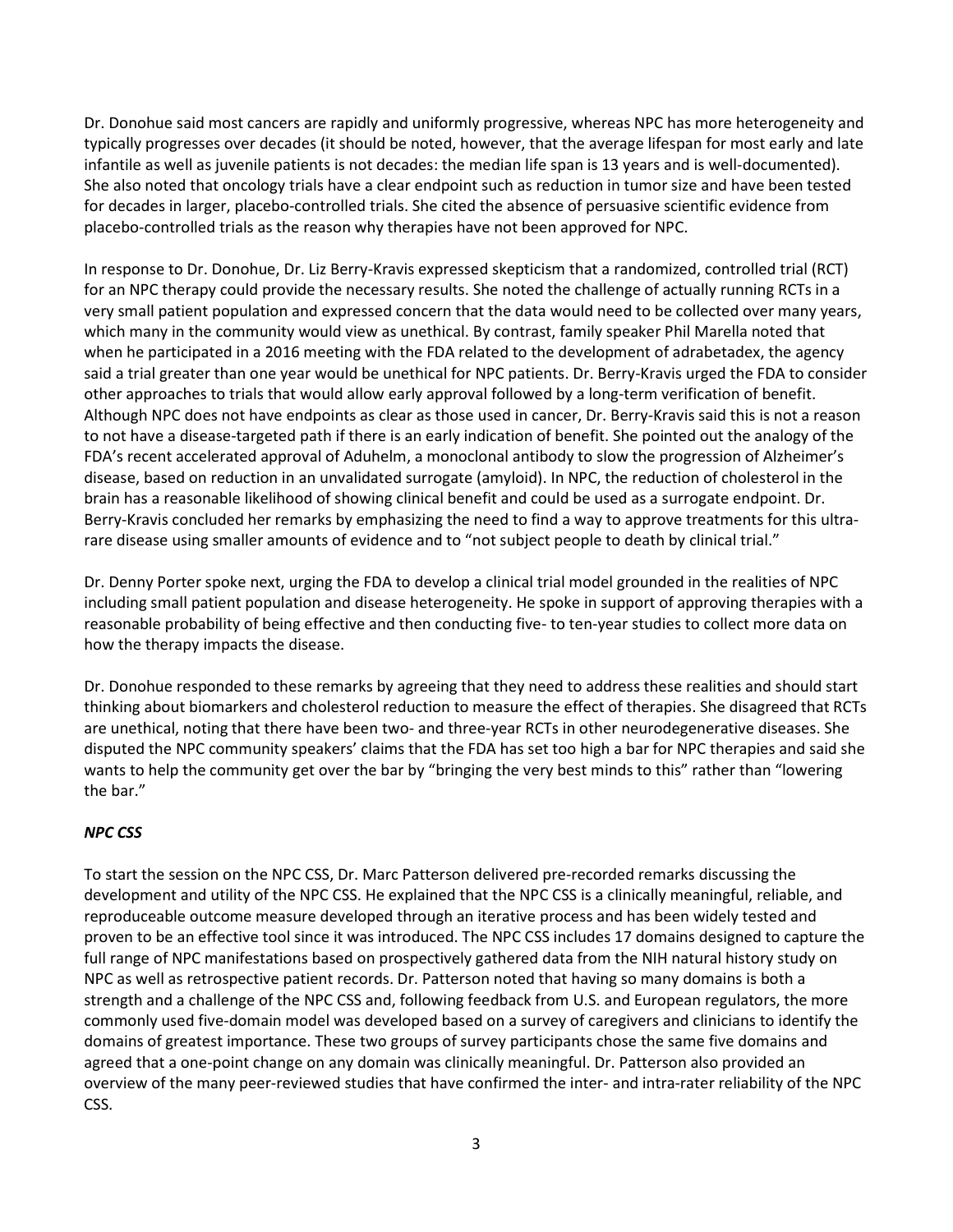Dr. Patterson acknowledged that the heterogeneity and relatively slow progression (beyond early childhood) of NPC pose a challenge for using any instrument. He pointed out, however, that a significant risk of measuring the effect of any NPC therapy is that an effect may be missed and will only be seen in a longer period of study. As he explained, this may be especially true because the frequent delay in diagnosis of NPC means that patients who are available for trials often have a significant disease burden.

Dr. Patterson cited the example of the European Medicines Agency (EMA) conditional approval of Miglustat as a viable approach for other potential therapies. Miglustat did not show a particularly strong signal in RCTs, but the potential benefit it could offer led European regulators to approve the drug with the requirement that a registry be established to monitor its safety and efficacy on an ongoing basis. Dr. Patterson cited a 2020 article that concluded, based on extensive analysis of the registry data and other historical data, that Miglustat showed a clear survival benefit compared to no treatment.

Echoing what earlier NPC community speakers said about their commitment to NPC drug development, Dr. Patterson said the data collected in current and earlier NPC clinical trials, all of which have been based on NPC CSS measures, cannot be replicated or replaced. He emphasized that in ultra-rare diseases, all data must be captured and used to contribute to an improved understanding of the natural history of the disease and of therapeutic interventions whose effect may be difficult to demonstrate in one- to two-year trials. He cited the strength of the data from the NIH natural history study, noting that patients and families volunteered to undergo repeated, thorough evaluations to have the progression of their disease mapped with the NPC CSS. Dr. Patterson emphasized that a similar natural history cohort would be difficult to assemble in the foreseeable future given the limited number of treatment naïve patients in the U.S. and around the world.

Lastly, Dr. Patterson spoke of what he sees as a lack of alignment between the NPC community and the FDA's respective views of the benefit-risk ratio for NPC therapies. Describing the devastating nature of NPC, Dr. Patterson said it "inevitably and inexorably strips its sufferers of mobility, speech, cognitive ability, and ultimately, their life." Such a prospect leads patients, caregivers, and clinicians to be willing and able to accept risks that might be regarded as significant in other settings when those risks are balanced with the prospect of even a small amount of success.

Following Dr. Patterson's remarks, one patient and three caregivers shared their thoughts on the NPC CSS. The following community representatives spoke during this session:

- Pam Andrews, mother of Belle and Abby, two young girls with NPC
- Barbara Lazarus, mother of Daniel and David, two men with NPC
- Nicole Burgos, a young woman with NPC, and her father Frank Burgos

These speakers all emphasized the value of the NPC CSS in measuring the progression of NPC with some noting that they use the scale at home to track their child's progress between visits. They explained that the changes they have seen in the disease have correlated with changes in the NPC CSS scores even when those changes were quite nuanced. All of the speakers spoke of the benefits they have experienced from current experimental therapies for NPC and echoed a point often said by members of the NPC community: that even a small benefit as defined by the NPC CSS is hugely meaningful to patients and caregivers.

Following these remarks, Dr. Peter Stein, Director of OND, shared his thoughts with the NPC community. He pointed to the large number of FDA attendees at the meeting as evidence of how important NPC is to them. He acknowledged the desperation that patients and families feel and their willingness to tolerate risks in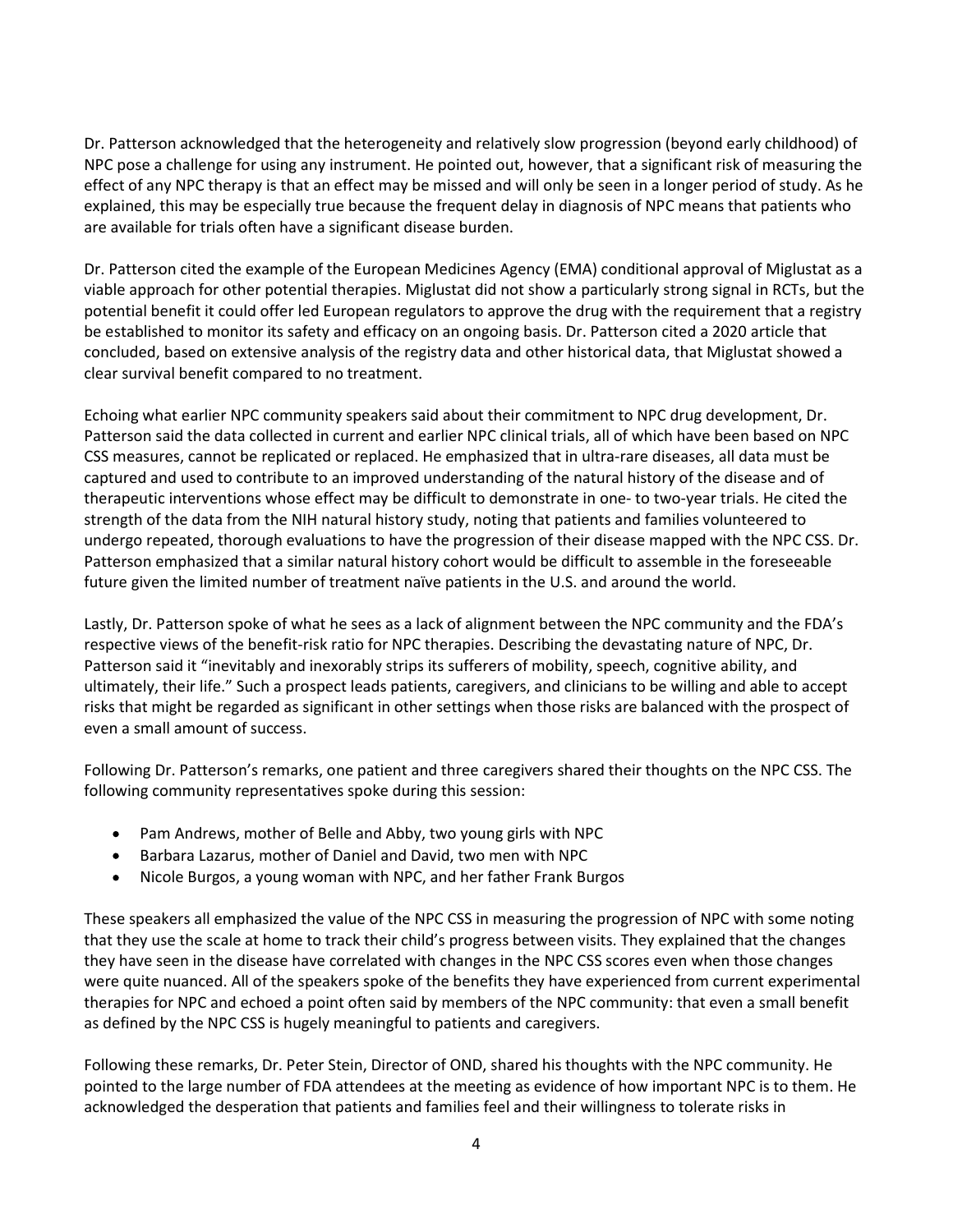treatments including intrathecal injections and hearing loss that offer even small, incremental benefits. Noting that it is important for the FDA to get the information they need to review and approve drugs, Dr. Stein said FDA is open to using regulatory flexibility to work with researchers, sponsors, and patients to figure out how to get that information. He also noted that FDA is open to looking at different endpoints and working with the community to make the NPC CSS better and more sensitive to show benefits that are important to the community. Dr. Stein said the FDA is open to meeting with the NPC community and sponsors whenever the community wishes to communicate with them. He expressed a desire to have more of these types of discussions so FDA can continue to hear the concerns of the NPC community.

In follow-up remarks, Dr. Katie Donohue agreed the NPC CSS tries to measure things that are important to patients and that even a small improvement—again saying, "if it is real"—is important. She attempted to assuage the community's concern that changing or replacing the NPC CSS would result in years of trial data being thrown out by saying this would not occur. She explained that this "first generation of trials" has allowed the FDA to see areas where "commonsense changes" can be made to improve the endpoints. Dr. Donohue also raised concerns about the inter-rater reliability of the NPC CSS. She echoed her earlier point about the need for RCTs, saying that, in light of the need to still take that approach, making small changes to the NPC CSS should not be seen as a big setback.

Dr. Donohue then introduced Dr. Naomi Knoble from the Division of Clinical Outcome Assessments to offer her thoughts on the NPC CSS. Dr. Knoble commented on the strengths of the instrument, saying that the five domains are clearly representative of patients', families', and clinicians' treatment priorities and that the interviews to validate the NPC CSS (Patterson et al, 2021) are some of the best the FDA has ever seen. She felt, however, that the validation work for the remainder of the tool "did not match that caliber".

Dr. Knoble explained that when the FDA considers tools like the NPC CSS, they want to see discrete, nonoverlapping scores and scores that can be determined clearly and easily. She noted the need for very rigorous standardization in how tools are implemented in trials. Dr. Knoble expressed a desire for three things to happen in the NPC clinical trial community:

- The formation of a consensus panel of experts, families, and regulators to provide recommendations on NPC clinical trial endpoints supported with systematic literature reviews.
- The establishment of a precompetitive collaboration across all NPC therapy sponsors to work to improve and refine the CSS.
- Cognitive interviews with clinical experts on the domains of this tool.

Dr. Knoble stated the FDA's desire to see a clinical consensus on the way the NPC CSS is scoped and scored, noting that you can arrive at the same severity score in multiple ways. She cited the swallow domain as being especially difficult to score. She also noted that while a one-point change is meaningful to families, it is difficult to disentangle that from a measurement error.

Dr. Donohue reinforced her colleague's remarks, saying that working on improvements to endpoints is something "we want to do with you, not to you". She acknowledged that this would not be a quick fix that would result in the immediate approval of all therapies but is a practical step to move the pipeline forward. She reemphasized her earlier concerns about inter-rater reliability, saying that some investigators will observe a patient swallowing food or water first and then do the scoring, whereas others will talk to the patient's parents first. These two different approaches add "noise" and, in a heterogeneous disease with small samples, Dr. Donohue said, "noise is the enemy."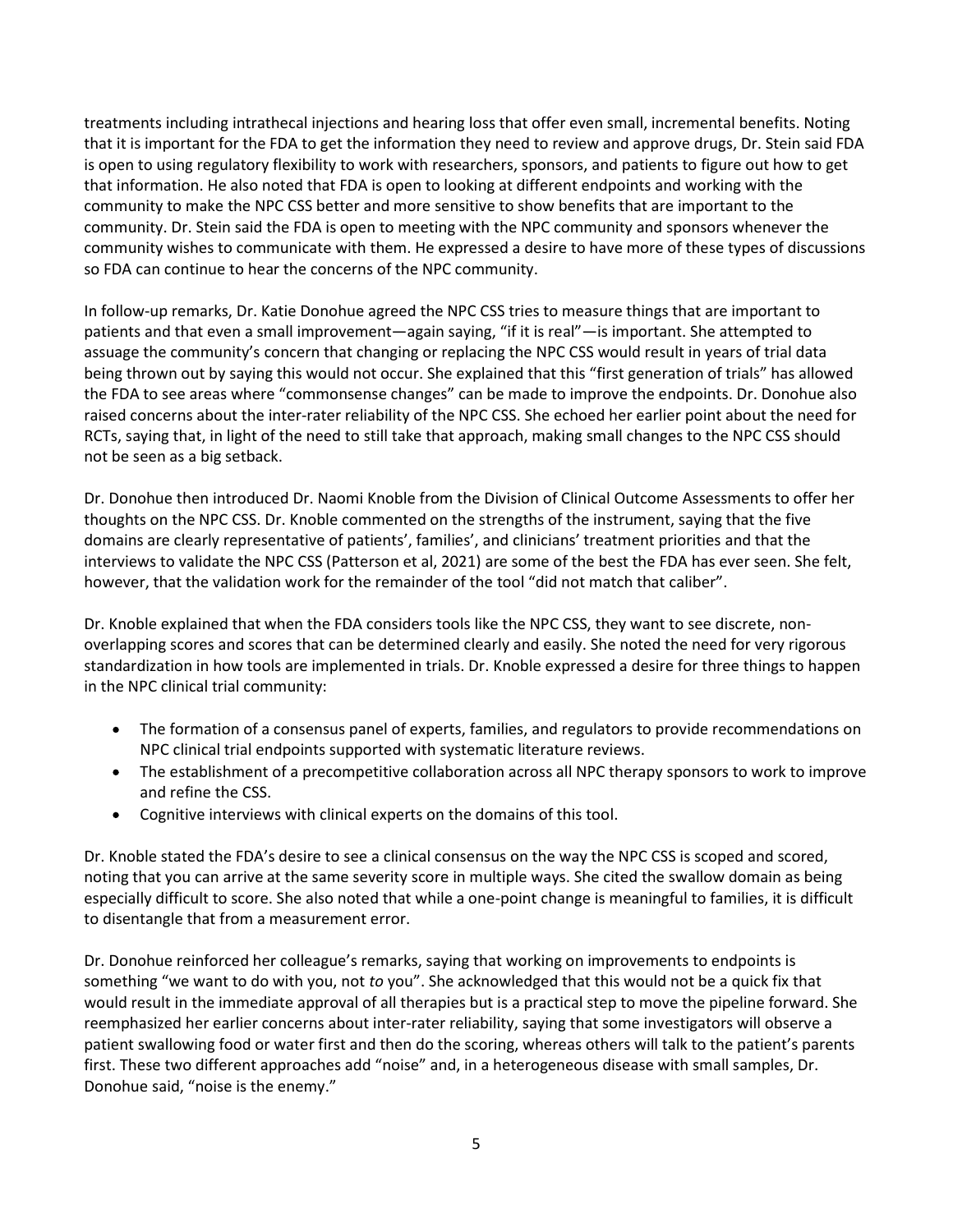In response to the FDA's discussion of potential changes to the NPC CSS, family speaker Pam Andrews asked how such changes to the NPC CSS would affect the adrabetadex EAP and the arimoclomol clinical program. Dr. Donohue stated that she does not think the changes would have any effect on either.

### Conclusion

Joslyn Crowe, Executive Director of NNPDF, gave concluding remarks at the listening session. She reemphasized the points made throughout the meeting including: NPC patients' and families' sense of urgency about the unmet clinical need, the community's tolerance of risk and willingness to accept modest incremental benefits as well as uncertainty in treatments; and their strong opinion that the NPC CSS is a reliable and meaningful way to measure change in NPC for regulatory as well as clinical purposes. In the face of the terminal effects of NPC, she noted, no experimental treatment has a greater risk than disease progression.

Ms. Crowe urged the FDA to remember what they heard from patients, parents, and clinicians during this and previous sessions and to consider that information when evaluating new treatments. She asked the Agency to consider all evidence generated by the NPC CSS as reliable and meaningful while recognizing that there is an opportunity to work together to refine the NPC CSS provided it does not negatively impact current trials. Ms. Crowe asked the FDA to respond in follow-up correspondence with recommendations for next steps to refine the NPC CSS. She emphasized the need for actionable next steps grounded in the needs of patients and families.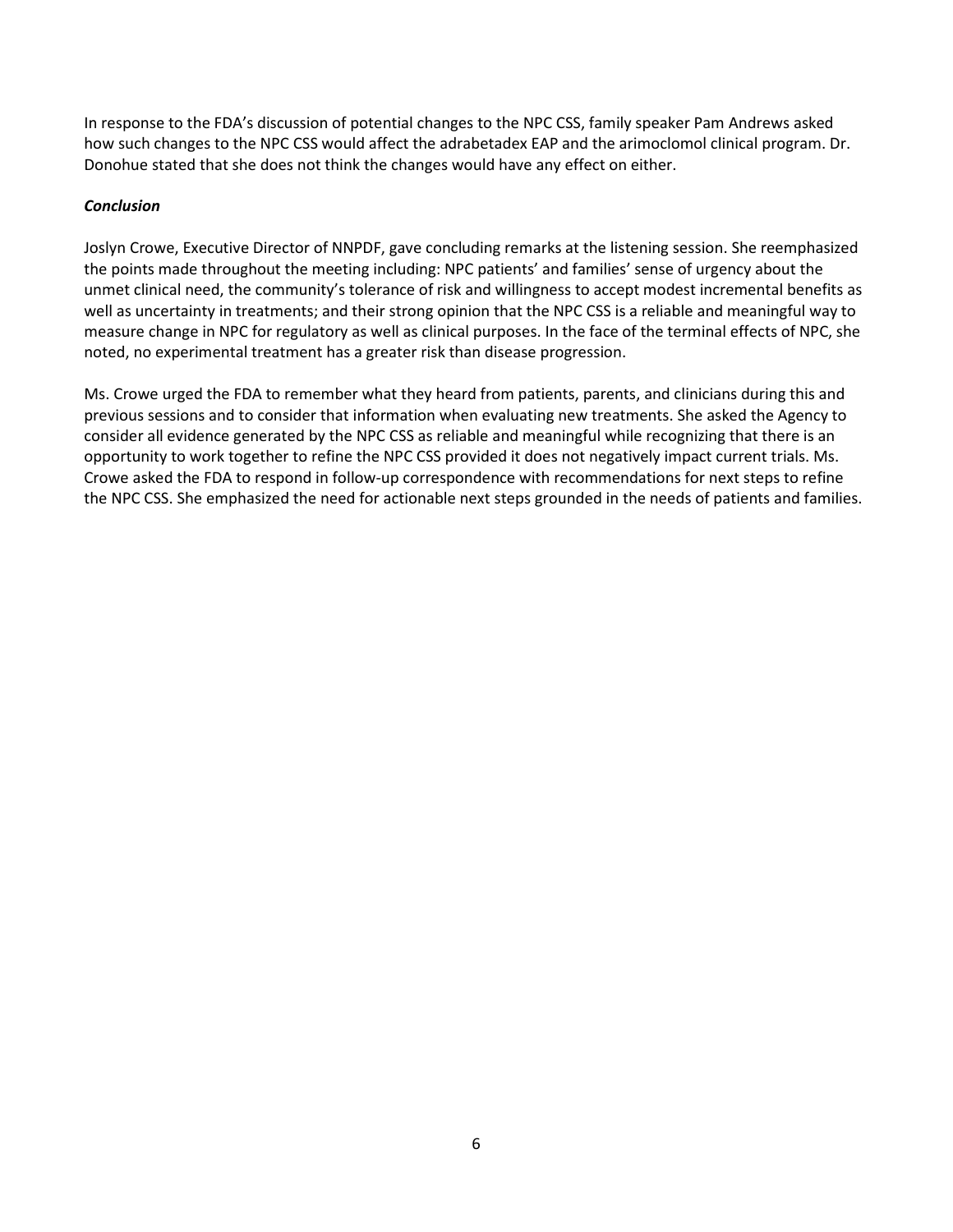# Listening Session Agenda

# NPC Community Listening Session with the U.S. Food and Drug Administration August 3, 2021 | 1-3PM ET

### I. Welcome (Shawn Brooks, U.S. Food and Drug Administration)

### II. Introduction (Tim Franson, MD, Moderator)

Convene meeting and state ground rules

### III. Opening (KayLa Miller, Mother of Kamryn)

Welcome participants and state goals for the session. Introduce family and briefly tell the patient's story.

#### IV. Regulatory Framing (Sean Kassen, Ara Parseghian Medical Research Fund)

Provide recap of NPC therapy development, summary of patient/caregiver survey data, highlights of patient preferences.

#### a. Patient and Family Voices

- Alec Koujaian
- Krystal Samuelson, Mother of Willow
- Phil Marella, Father of Dana and Andrew

### b. Discussion Questions (with input from NPC clinical experts: Elizabeth Berry-Kravis, MD, PhD and Denny Porter, MD, PhD)

- Does the DRDMG have a comprehensive understanding of the patient preferences in NPC, both in terms of treatment effects and tolerance for risk even with uncertainty around effects?
- How can this knowledge be used to support both ongoing and future reviews of NPC candidates, as well as Expanded Access programs?
- What gaps in current patient and treatment data exist that can reasonably be addressed?

### V. NPC Clinical Severity Scale (Marc Patterson, MD)

Present overview of NPC Clinical Severity Scale and the role of this tool in NPC drug development.

#### a. Patient and Family Voices

- Pam Andrews, Mother of Belle and Abby
- Barbara Lazarus, Mother of Daniel and David
- Nicole and Frank Burgos

### b. Discussion Questions (with input from NPC clinical experts: Fran Platt, PhD, FRS, FMedSci and Will Evans, MBBS)

- What are the reliable methods to continue improvement of both the NPCCSS measures and the sponsor utilization of the tool, without creating unnecessary jeopardy to ongoing and future NPC trials?
- How can the NPCCSS results generated in trials be supported by patient experience data and real-world evidence?

### VI. Call to Action (Joslyn Crowe, National Niemann-Pick Disease Foundation)

Provide a summary of the key points raised in the meeting.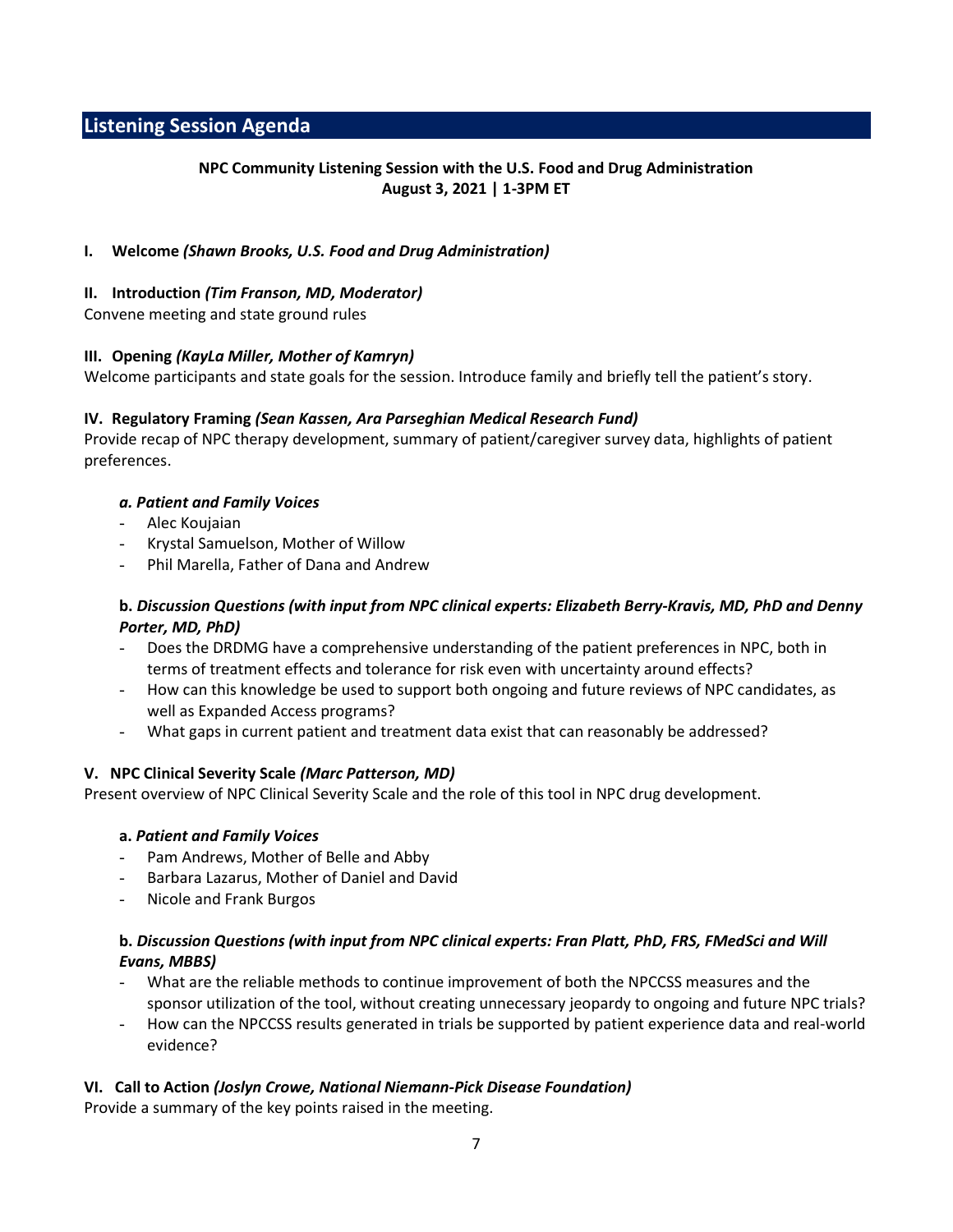# Speaker Remarks: Sean Kassen

### Speaker: Sean Kassen, PhD Director Ara Parseghian Medical Research Fund

I want to say thank you to the FDA for taking the time to both listen to and engage with our community today. But, similar to what you heard from Kayla, you must realize I say thank you with a hope that is unfortunately, paired with a fair amount of skepticism. Because right now, the NPC community **Ifamilies and patients**, adults and children, including Kayla's daughter, Kamryn people who are suffering and dying from Niemann-Pick Type C disease, feel the FDA is not hearing our core message when it comes to what is a clinical benefit to them and the risks they are willing to take.

I do want you to know that we want to have an open and respectful dialogue with you. We do want to work together with the FDA on our common goals which is therapy approvals for patients with NPC disease and ultimately a cure.

In order to get there you need to understand why our community is skeptical and to do this you need to understand the history of this community. For that I would like to tell this story and I am actually going to start with the ending. The date was June 16, 2021 and I was in Cincinnati, Ohio. I just finished meeting with Jim McGraw, a recent widower and great supporter of the Parseghian Fund. I just finished telling him we are on the verge of our first approved therapy for NPC in the USA. And I also told him we are raising money for a new biomarker/surrogate endpoint initiative for the NPC community.

After that meeting I came back to my hotel and opened my email. There I saw a series of emails from the FDA in which, they were looking to host another listening session with the NPC community. This was the evening before the Complete Response Letter was received by Orphazyme. I quickly put two and two together and asked, does this mean they are not going to approve Arimoclomol? Then 36 hours the official news came out from Orphazyme. It was declined.

Like so many, I was angry, sad and frustrated for the patients and families who had been anxiously waiting for their first therapy approval. I was sad for Kamryn.

How did this happen? I thought back on the data Dr. Marc Patterson and the Orphazyme team has been presenting at conferences over the years that clearly showed a clinical benefit with Arimoclomol. I listened to parents speak time after time about how this therapy has improved their child's life. We also assisted the FDA with the publishing of multiple patient preference and community benefit/risk surveys and even hosted a Patient-Focused Drug Development meeting in hopes that it would help guide their decisions.

So what could have happened? Where is the disconnect on benefit-risk considerations?

The letter from Orphazyme said the FDA had an issue with the 5-point NPC clinical severity scale and specifically the swallowing domain. Still frustrated, I thought, 'you mean out of the totality of data presented, children are dying, and this is an essentially risk-free therapy that shows clinical benefit,'

This is why there is skepticism in our community. Our community feels the review division is asking for perfection without being flexible within the framework of current drug review standards which encourage taking these perspectives into account for serious, unmet medical needs such as ours.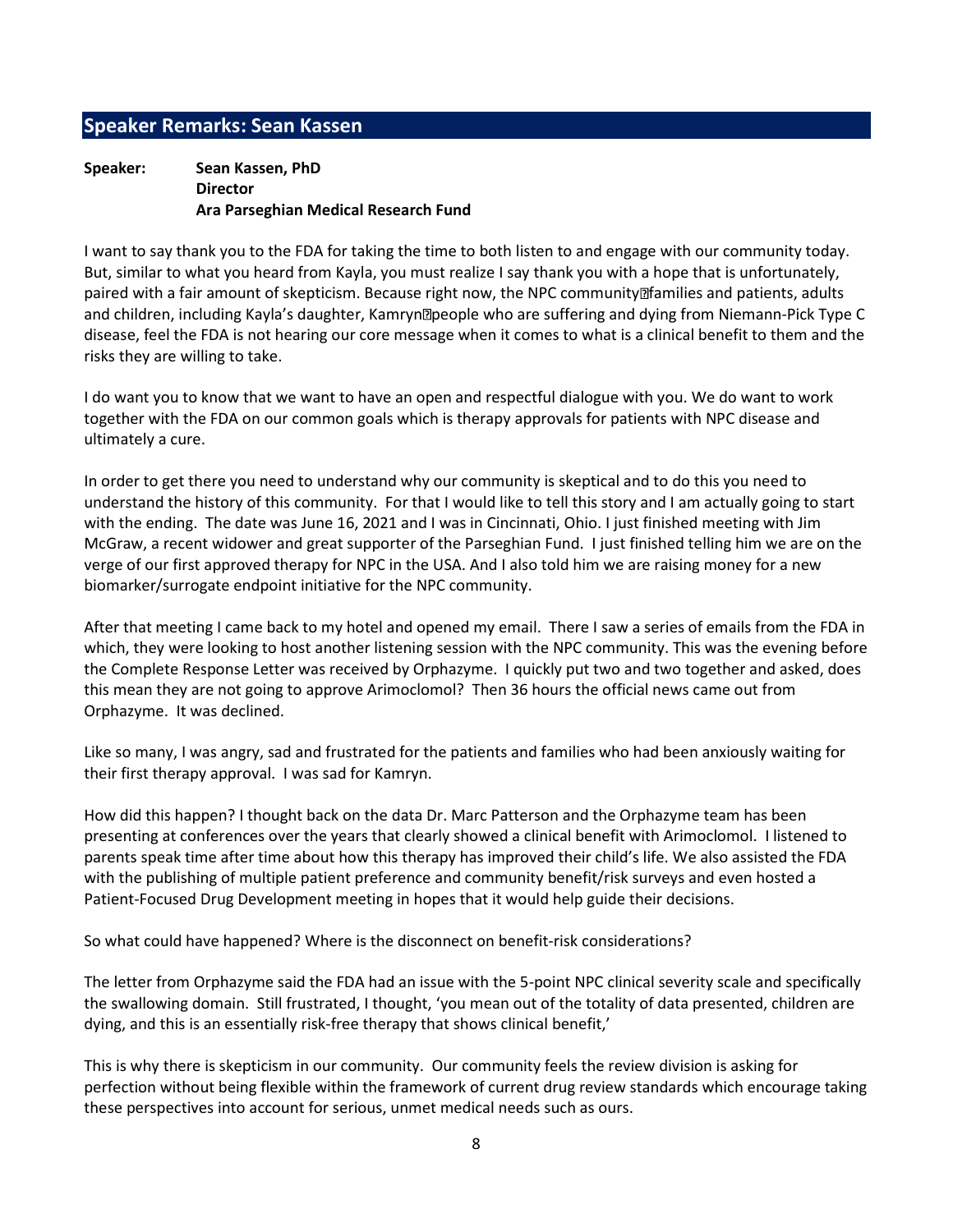Perfect is the enemy of good and our community feels that in this case the search for perfection is costing lives, and that regulatory flexibility for this rare disease is needed.

So let me take you back to the beginning of this story and let you know what this small ultra-rare disease community has already done.

Since the mid-90s, This community has raised over \$50 million dollars to support NPC research, we identified the NPC genes, better understand its pathway, have multiple life -improving therapies in the clinic

We have one therapy, Miglustat, that is approved in the EU, Canada and Japan, but not in the US. Even an independent committee voted to approve, but the FDA said no. Now, it has been over 10 years since the FDA declined to approve it and now multiple manuscripts have been published outlining its benefit for NPC.

We have another therapy, Adrabetadex. This was developed by the community, multiple scientists, families and clinicians working together, and has over 7 years of patient data showing benefit..and is now being denied to many children even via EAP.

And now, we have Arimcolomol, which, as I mentioned, showed reduction in disease progression in the recent trial but was recently denied.

…But back to your concerns with the data, based on your recent comments, we know the FDA is now concerned with the NPC severity scale that has been widely established, validated, and used to generate years of irreplaceable data.

 Later in this session, you will hear from families that will tell you 'what they see in their child as clinical benefit is reflected in the severity scale when clinicians present data to them.' You will hear from clinicians who have used the scale to evaluate and treat patients, published in many manuscripts, and validated the scale and demonstrated its effectiveness. They will tell you for an extremely challenging rare disease with a small heterogenous population, the scale is not just good, but great; especially when compared to the alternative of a child's decline, leading to death.

Additionally, we will remind you that we have hosted meetings and published surveys that show you how this scale is reflective of what matters to the patients and what those benefits look like in the real world and even a small improvement as measured by the scale is very meaningful.

You will also hear about what families and patients will risk. As Rebecca Spencer, mother of Jonathon who has NPC said at our PFDD meeting, when asked what she would risk for a potential 3% benefit, said, 'I would take that 3%, because I have 0% without it.'

Although this is termed a "listening session", we also want to hear from you. It is not just a bunch of angry families that want to vent today. And specifically, they want to know how you use the information from patients and families in your decision making.

We also know in this dialogue today you want to bring up your challenges and concerns. We want to hear them, understand them and work towards solutions. But we need you to demonstrate you hear this community first, and the best way to do that is with reasonable immediate actions to provide access to therapies and use the totality of data available and the patient voice in your decisions.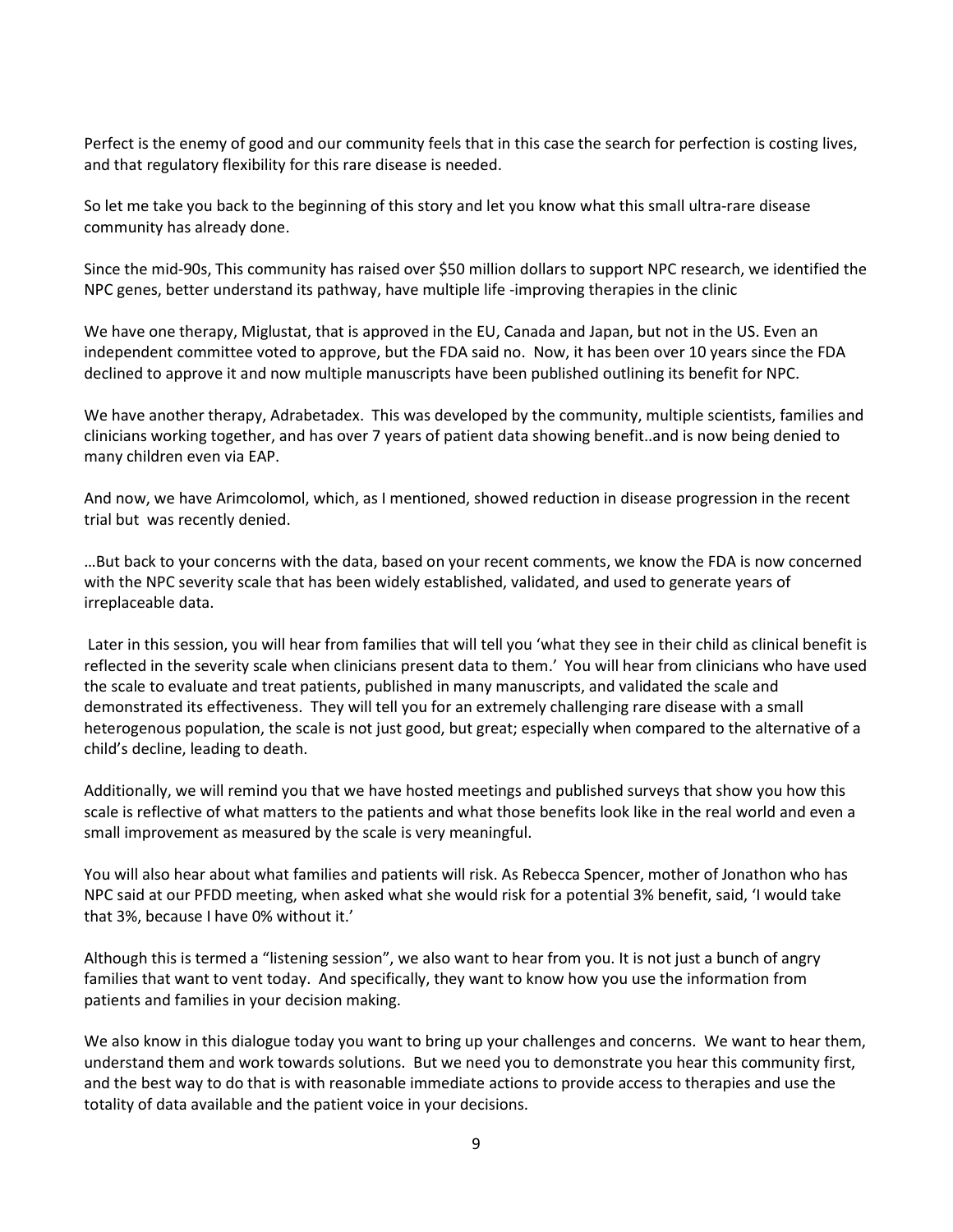I ask as we start this meeting today to reflect on the recent Listening Session the NPC community had with the FDA. In that you heard about a lot of needs from the community included benefit and risk and you also heard from patients specifically talking about the benefit of Adrabetadex.

Similar to after the PFDD meeting, I know families felt it was a positive experience and were excited about a dialogue with the FDA.

But with recent decisions from declining some children access to Adrabetadex, to the rejection of Arimoclomol, to the generic responses back from the FDA when letters were sent to your leadership from parents,…They are now deflated. They don't feel a dialogue with you today will lead to -clear and timely actions and you will often hear that in their tone.

As I stated, we feel the bar you are setting for trials for NPC disease to succeed are too high. And then on top of that you -seem to have shifting perspectives that send a confusing message to the community.

I ask you again to reflect today and realize we are a very small patient community with limited resource and are now so deflated that bar you are setting looks like it is hovering over the clouds. Maybe even higher than Jeff Bezos recent space flight!

But we are engaging today. Why? because we do have therapies that are helping these NPC children. We have years and years of published clinical and real-world data and patience experience demonstrating this. We want you to use this information. We also want you to know we want to work with you to better help you with trial designs incorporating patient perspectives.

My hope is though that today is the start of real change. We are not here for you to tell us that actually, 'the bar that is already too high that Jeff Bezos almost collided with has now been raised to Mars and can only be reached when Elon Musk colonizes it.'

Rare disease drug development is not rocket science – it is actually much more complex than that and deserves our best collective thinking…and flexibility. The regulators must embrace the dire, time sensitive dilemma which NPC patients face, where any delay in treatment may be the last opportunity.

We will keep an open mind in hearing FDA's views – but also expect the same from the Agency in accepting the broad risk tolerance in benefits these families accept in trials…. It sure beats watching their child decline and then die.

A dialogue on working with us today on the information we have, that is good, no…great, to get these therapies approved and we will work with you going forward to help you in evaluating therapies for NPC disease. It will be mentioned multiple times today and you should recall that today's breakthroughs in cancer therapy began with very small benefit profiles and significant toxicities less than three decades ago, and we look to our similar ascent to cures beginning today.

In conclusion, I go back to that donor I met with in Cincinnati, who recently lost his wife to pancreatic cancer. He is willing to support this new biomarker/endpoint initiative. We spoke to him because we know this is a tool for you, the FDA, the clinicians, and families and will help future for trials.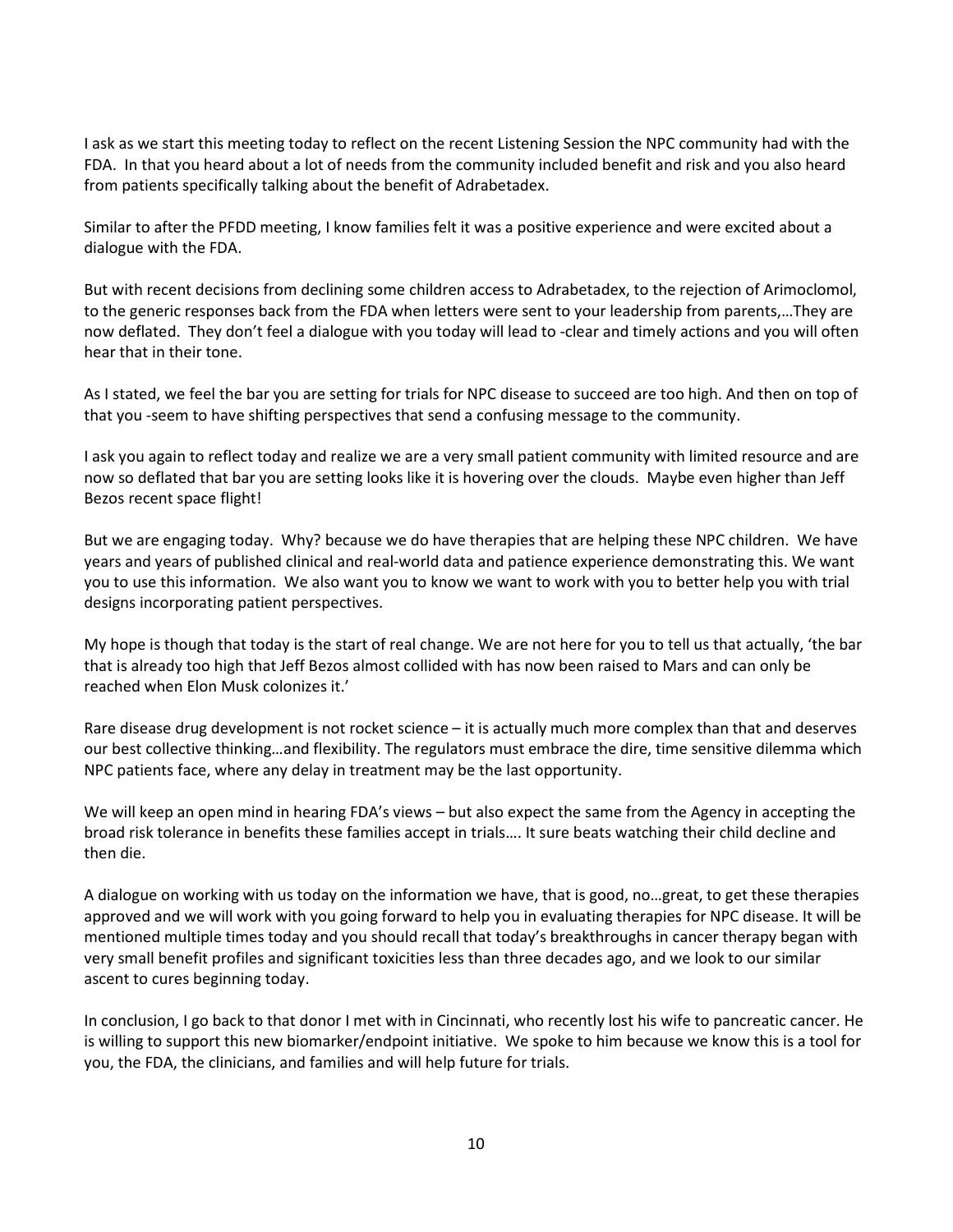But you must know that these current therapies I mentioned are our priority today and patient access to these therapies is our number one priority. So we hope that you work with us on that in the near future, while we build improvements to better help you understand disease progression for the long term. So that is what we are setting up for you today. We want to work with you. But it only works if you align with us on the patient needs first.

# Speaker Remarks: Elizabeth Berry-Kravis

Speaker: Elizabeth Berry-Kravis, MD, PhD Professor, Department of Pediatrics Rush Medical College

#### About Risk Tolerance and the Development Path, I have four points to make:

1) Risk Tolerance: We heard from Alec about the risk he and others are willing to accept

 - He watched NPC take his sister who accessed treatment late in disease, so he has painful awareness of what the disease does

 - He started treatment through expanded access after early but CLEAR cognitive decline and has not only stabilized but improved across multiple areas of function over the past almost 8 years

 - acceptance of risk and early access has given him the chance to still do all those things he told you he wants to do

 -this illustrates why we need to accept risk when we have a drug with some early evidence of benefit early access is critical for mildly affected patients who cannot even qualify for standard trials, as these ARE the patients we can help the most and maintain the best quality of life. Evidence of benefit for these patients cannot be generated in the timeframe of a one or even two year RCT so…

 -an accelerated approval process with a mandated post-approval 10 year study would allow the patients for whom we can best maintain quality of life to get and maintain access, and for us to do the study that truly addresses a meaningful long-term outcome

2) Achievable standards: NPC is a highly variable ultra-rare disease in which it is dubious that a fully statistically convincing randomized controlled trial can ever be done, so when there is a significant or trend result showing a small benefit in a year we need to recognize that signal of benefit, as families tell us its important and its the best we will do in an RCT.

 - not only is the feasibility of RCTs in question at the current time as much of the patient population is treated with other disease impacting therapies, but also a placebo-controlled trial of the multiple years needed is not ethical

 -when unrealistic and impossible standards result in a long time to move therapies through the regulatory process, patients become irreversibly impaired or die. We can't keep asking rare disease kids and families to suffer that. We need models for long-term studies that will give us real answers and will not leave people without access to a potential treatment only to lose their mind and being and then find out later that it works

 - this argument also supports a strategy of early approval after demonstration of small levels of benefit, followed by long-term verification of benefit.

3) Need for Combinations: We all know that NPC, like many neurological diseases has a complex mechanism and will be like cancer and AIDS; we will need multi-drug therapy. Also like cancer and AIDS, different drugs will work better for different subpopulations of NPC, based on mutations, age, stage of disease, and many undefined factors, so we need choices for what will be best for the individual patient.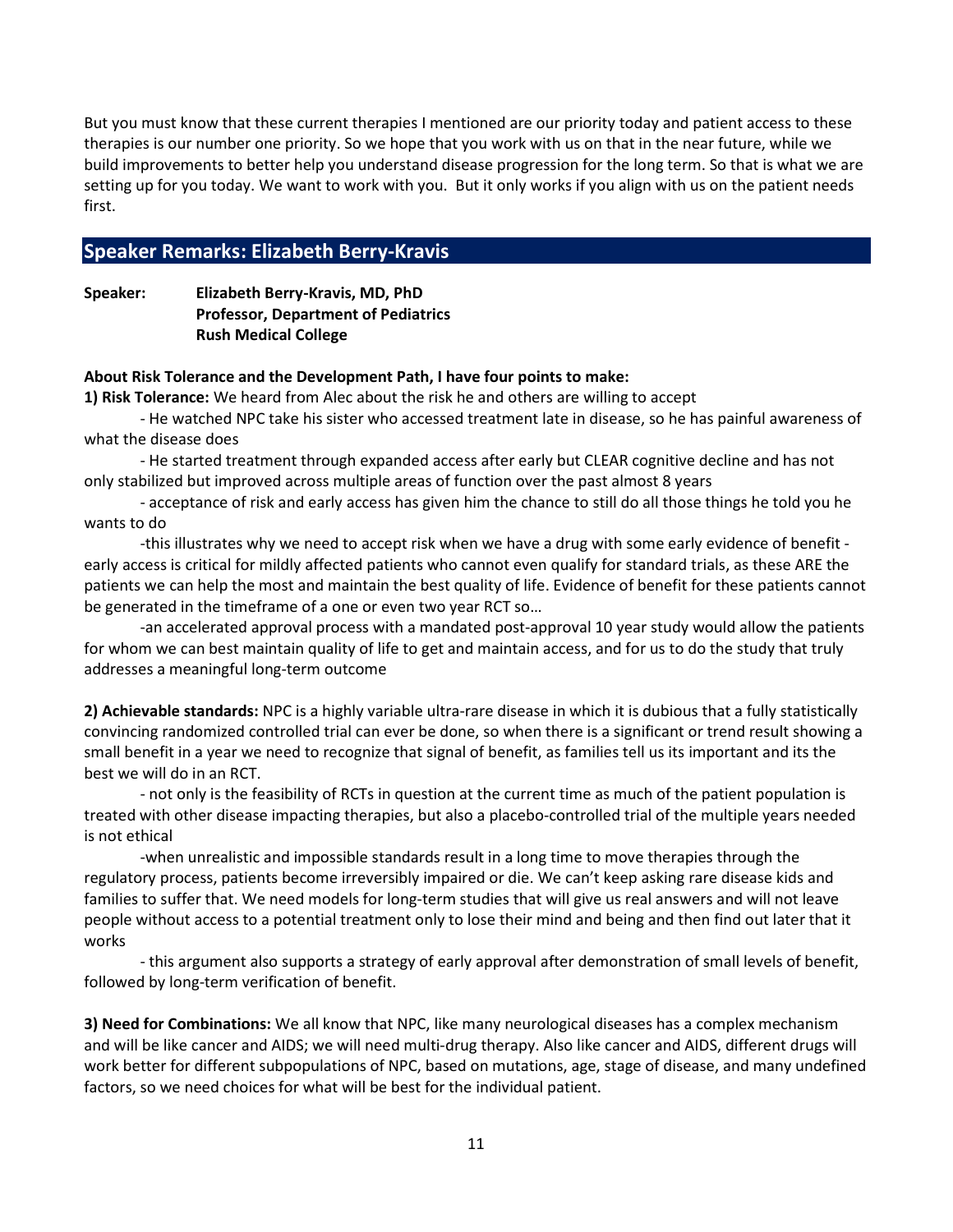- we can't get started on exploring the relative benefits of combinations until we get therapies approved so the lack of ability to get drugs approved which dates back to miglustat, is hindering the field from moving forward

 - when accelerated approval was initiated for AIDS – this resulted in many approvals and combination therapy that made the disease treatable – we need this approach for NPC

4) Paths in Rare Neurodegenerative Disease to Minimize Loss of Function: Neurodegenerative disease is hard as we don't understand all the mechanisms, but if we have early evidence something might help, a partial benefit or prolongation of life quality is very important and is what patients want

 - FDA has accepted accelerated approval and early access to drugs for cancer and AIDS due to the high risk of the disease

- this is no less true for neurodegenerative disease like NPC, which is worse, because not only will you die, you will lose every bit of what makes you human and allows you to function along the way, you will have to watch yourself become completely dependent

 - although the outcomes are harder to prove than tumor size for instance, this is NOT a reason to just NOT have a reasonable path for disease-targeted treatment development for this devastating disease, that allows early access even if the risk of lack of benefit is higher….

 - the Alzheimer's community made this very clear to the FDA recently, resulting in an accelerated approval for which the FDA concluded that despite the fact that the relationship between the biomarker substance and dementia was recognized to be "more complicated than originally thought," there was a "reasonable likelihood" that the biomarker reduction would slow the disease. The agency approved the drug based on that "surrogate marker" and directed the company to conduct a long-term trial to verify the clinical benefit.

 - in NPC we have shown cholesterol can be removed from the brain and this is a proximal marker of the disease mechanism, so one could conclude, in similar thinking to that of FDA for the Alzheimer's product, that although the relationship between cholesterol removal and CNS progression in NPC might be "complicated" there is a "reasonable likelihood" that cholesterol reduction would slow the disease, and the agency could approve the drug and direct a 10 year trial to establish benefit.

 - A well-articulated rationale was given by FDA about the Alzheimer's approval, explaining the riskbenefit calculation. A rejection could mean patients "could suffer irreversible loss of brain neurons and cognitive function and memory" as the agency waited for definitive proof of effectiveness. It was also cautioned that the expedited approval meant that "patients must be willing to accept some residual uncertainty regarding clinical benefit — and therefore be willing to take a drug that may ultimately prove ineffective along with the risks of the drug, in order to gain earlier access to a potentially valuable treatment."

 - As with the Alzheimer's community the NPC patients have clearly told you they too are willing to accept the risk and residual uncertainty….but although this ultra-rare disease is supposed to have regulatory flexibility and get treatment approved with less certainty based on provisions for rare disease in the  $21^{st}$  century cures act, because of recurrent rejections and barriers at FDA, NPC patients ARE already suffering "irreversible loss of brain neurons and cognitive function and memory" as well as motor and swallow functions, as the agency waits for definitive proof of effectiveness.

 - how many years of life have NPC patients in the USA lost already because they could not get insurance approval for miglustat, a drug which has now been shown to have a clear survival benefit based on 10 year data? While patients in other countries had access because of the provisional approval mechanism – even today the FDA - with this 10 year survival data in hand and clear data showing delay of swallowing problems, in a setting where we get insurance approval easily just by sending them the scientific literature – still has refused to approve miglustat for NPC even when it seems FDA has accepted this as the standard of care – this is a travesty in a rare disease where the occasional patient in the USA still does not get insurance approval and is blocked like Russian roulette from disease lengthening therapy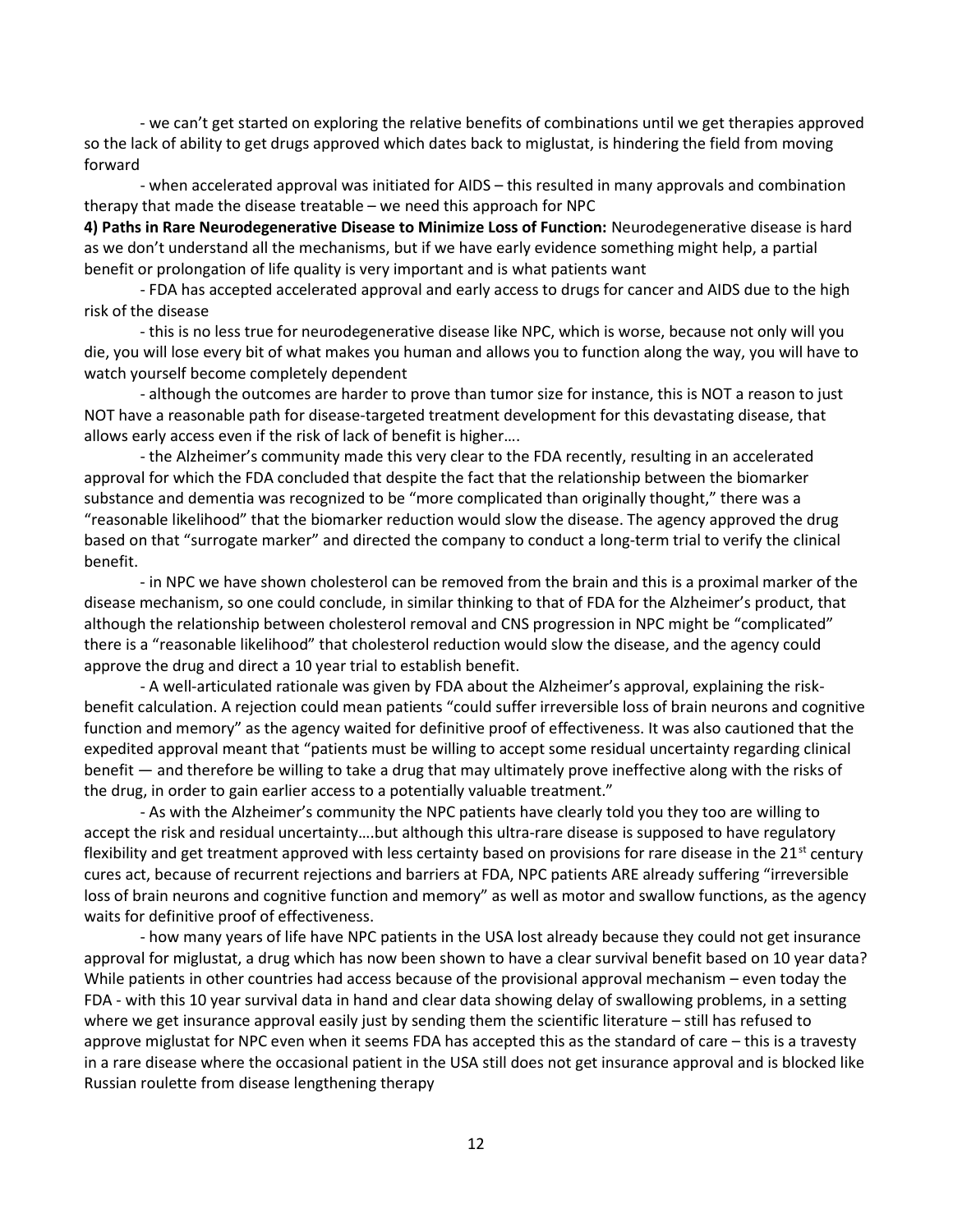- For all the reasons stated, we need a new path for NPC approvals and we need drugs, currently in use, with good evidence of effectiveness as ultra-rare disease goes, on both clinical measures and biomarkers, to be approved more expeditiously. If this can be done for other diseases, it is an inconsistency and inequity that it cannot be done for NPC.

### Points for Scale Discussion

1) The 5 domain scale can detect only small amount of change in 1 year but no other one performance-based measure or clinician-rated measure can detect change better, this is the nature of the disease not the scale, and does not indicate any of the scales are bad. Further we cannot use any one other scale as the primary outcome in a trial as each one covers only one domain of dysfunction and different patients move in different areas during a trial so one has to assess all the important areas

2) the 5 domain scale is very relevant to what is important in the disease to patients and clinicians, a one point change in any of the domains, by design, represents a meaningful clinical change associated with loss of quality of life, and this has been shown though parent and clinician interviews

3) the scale is quite sensitive to change and reliable over multiple year studies, which are actually what is needed to show convincing long-term effects in NPC anyway

4) any variability in scale rating will at most make it harder to demonstrate a treatment effect – the variability in the trial is going to be present in both the placebo and treated group so a trial that shows a small effect in favor of drug over and above scale variability is still valid

5) We can do a better job of fidelity training in future studies, as the nature of things is to improve upon the technique and methodology with time, and we WILL do this, but we cannot throw out the data which exists and is good (if not perfect)

6) We can validate each domain of the 5 domain NPC-CSS against existing datasets at Rush and NIH of external measures that are performance-based and indeed have already done some of this with the swallow, cognitive, speech and are working on fine and gross motor and showing correlations with multiple measures. Again, it is important to emphasize these scales can be used for validation but they can't be substituted in trials as no one of them captures the whole disease. We can also create a linear scale for swallow and show it correlates with the current scale and with external objective swallow measures. The question is whether these validation analyses will be accepted by and enough for the FDA?

# Future Discussion About the Ethics of Long Placebo-Control Trials Where Kids Lose Function Permanently or Die

Let's look at an example of a less rare disease, we celebrated the approval of Spinraza for SMA with the RCT data that clearly showed benefit for the survival outcome, and watched videos of kids walking who never should have walked and this was a great achievement as an example of a horrible untreatable progressive neurological disease treated with a genetic disease modifying strategy – but we never saw the videos of the funerals of those babies diagnosed in the first month of life and randomized to sham early in life when the drug would have clearly made a difference – randomized to death while the next baby randomized to improved life and walking, those babies and families gave the ultimate sacrifice so future SMA patients could survive. We have to ask ourselves – is this OK? This is not war. These babies did not die to protect democracy. They died because we could not accept good natural history (which existed through the NIH-funded NeuroNext network) as a control group. We need to rethink this. It is not OK for kids to lose their being and die so we can have a control group in a trial when good analysis methods for real world data with natural history and pre- and post-treatment trajectories exist. We can't keep asking rare disease kids and families for that when we are not even sure we can mount a statistically adequate RCT. We need models for long-term studies that will give us real answers and will not leave people without access to a potential treatment only to lose their mind and being and then find out later how well it works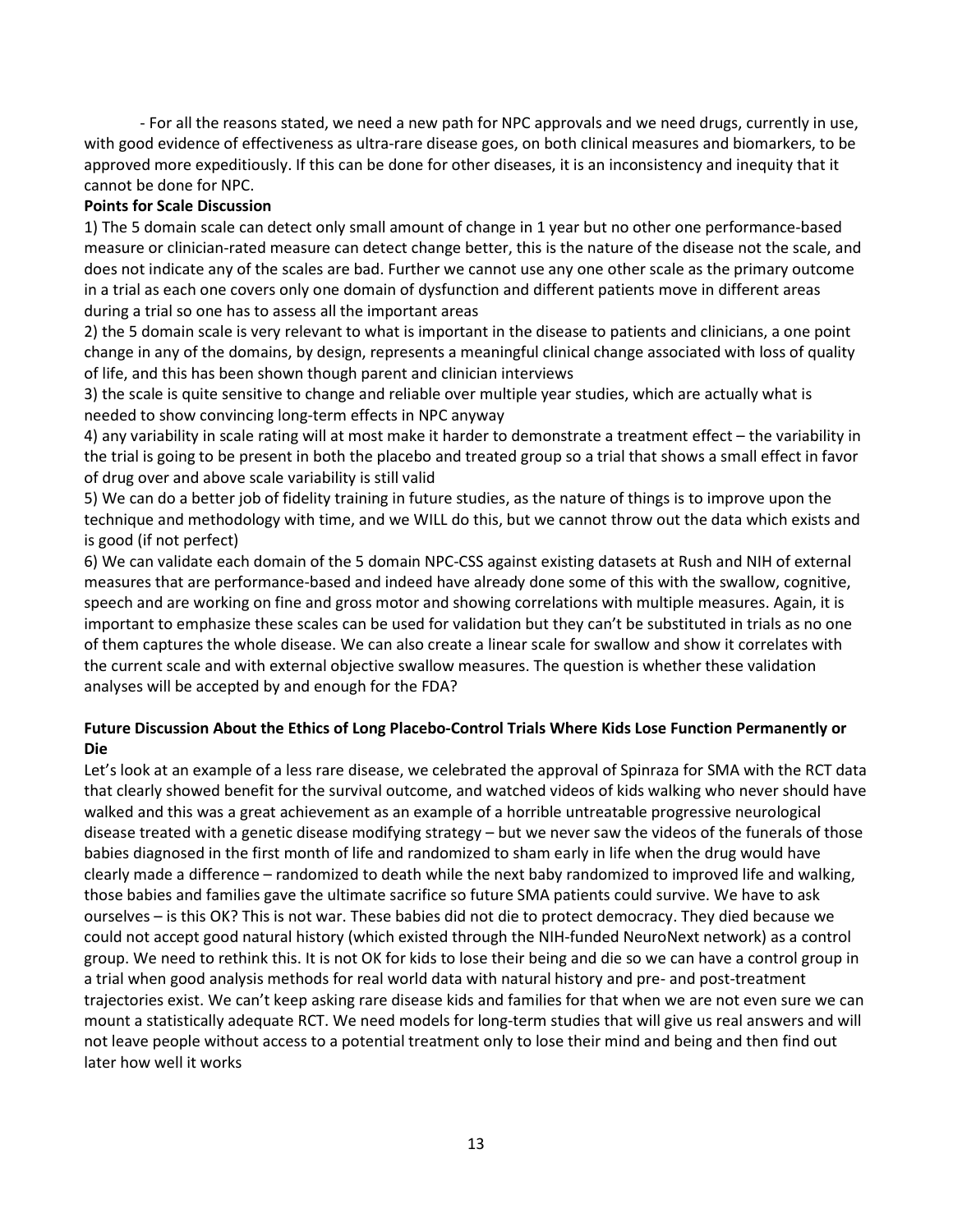# Speaker Remarks: Marc Patterson

### Speaker: Marc C. Patterson, MD Professor of Neurology, Pediatrics and Medical genetics Chair, Division of Child and Adolescent Neurology Mayo Clinic

Thank you for the opportunity to participate in this session. My name is Marc Patterson. I'm a child neurologist who has been involved in research studies, in advocacy, and most importantly, in the care of children and families with Niemann-Pick Disease Type C since beginning my fellowship at the National Institutes of Health with Roscoe Brady and Peter Pentchev in 1990.

All of us recognize that having a clinically meaningful, reliable, and reproducible outcome measure is essential to making progress in Niemann-Pick Disease Type C. Joe Higgins, myself and other colleagues at the National Institutes of Health made a first attempt of this in the early 1990s. That scale, which was based on a relatively small dataset, was not widely accepted.

However, in 2006, Matthew Pineda's group in Barcelona published a four-domain clinical scale based on a comprehensive clinical database of 51 items that was designed to describe the clinical evaluation of Niemann-Pick Disease Type C and to identify the factors involved in the diagnosis and severity of the disease. These four domains formed a basic building block for the clinical scales that followed.

Most importantly, Denny Porter and his colleagues at the National Institutes of Health developed a comprehensive 17-domain NPC clinical severity score, or NPC CCS, based on prospectively gathered data from their natural history study, supplemented by retrospective data available in their records. This databased instrument, which was designed to capture the full range of manifestations of this disease, was widely accepted in the NPC community.

The initial description of this study in 2010 reported interrater reliability above the usually accepted threshold for acceptable reliability of 0.7 with a global Cronbach's alpha of 0.846 and a weighted Cohen's kappa coefficient (k) of 0.888. There was also evidence supporting construct validity of the NPC case with significant correlation between all major domains and the total score, with R-squared values greater than 0.8 except for the hearing domain.

In addition, a separate study which was reported by Shin and colleagues in 2010, correlated the NPC CCS evaluations performed by five college students who independently scored one NPC patient's medical record and found a correlation of 0.76.

A much larger mixed group of 64 undergraduate and postgraduate students from a variety of disciplines were trained in the use of the NPC CCS and were able to identify consistent disease progression curves from clinical histories, which mapped back with close correspondence to the same curves previously reported in the initial development of the scale.

One strength, but also one challenge, of this instrument is its breadth and depth, which makes it difficult to use in daily practice. In addition, some domains, particularly seizures, movement disorders, and psychiatric symptoms are potentially modifiable by symptomatic therapies and could thus potentially contribute confounding data in a clinical trial.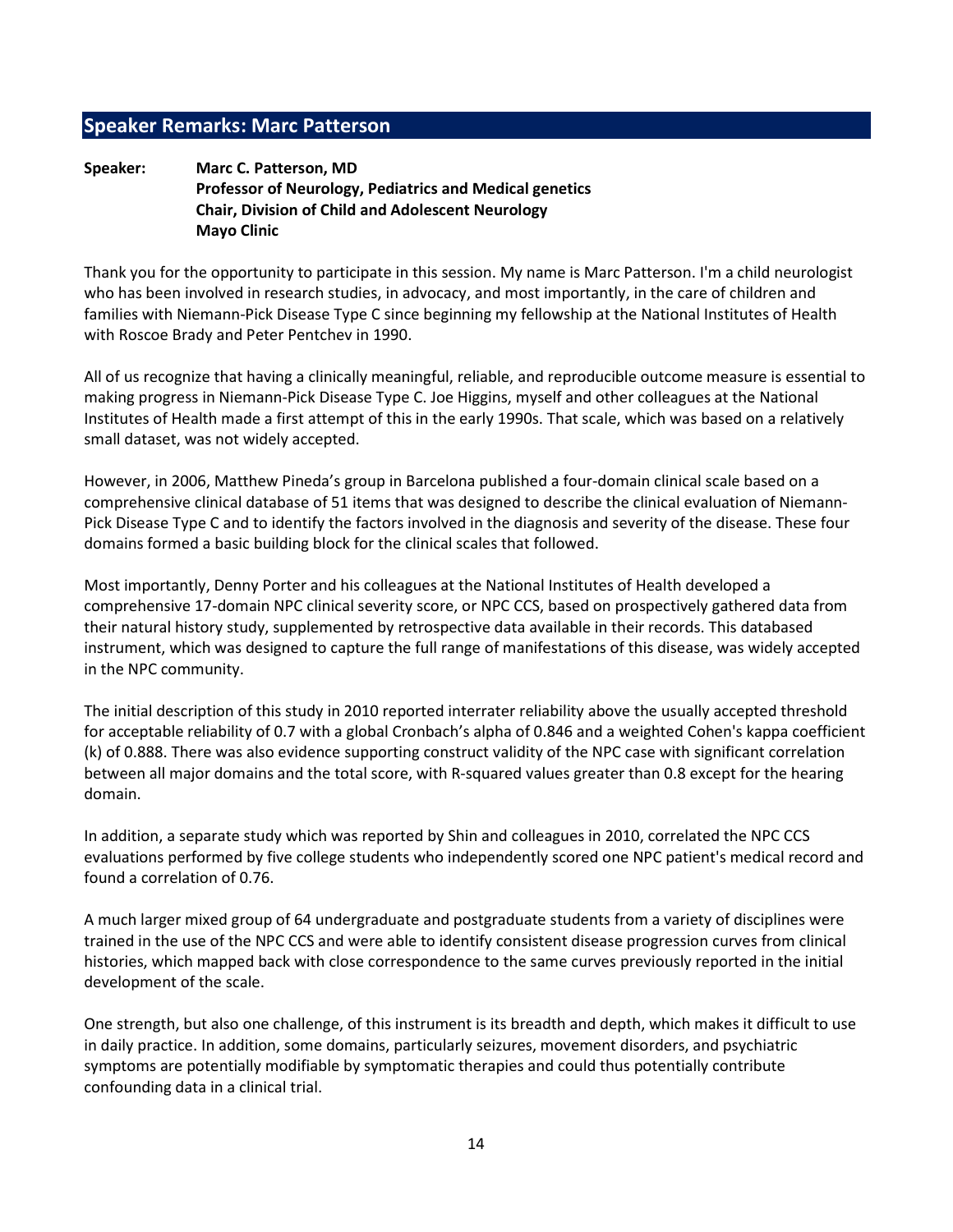To address these concerns and concerns expressed by regulators in both the European Union and in the United States, a group of 23 clinicians and 49 patients and caregivers were surveyed to determine which of the 17 domains would be NPC clinical severity score they regarded as most clinically important.

Both the clinicians and the patients and caregivers chose the same five domains: Ambulation, fine motor skills, swallowing, cognition, and speech. Members of both groups agreed that a change of one point on any of the five domains would be clinically meaningful. Indeed, they regarded any deterioration as clinically significant.

The criterion and construct validity of this scale were assessed using clinical trial data from 43 subjects. There was a correlation of 0.97 between this five-domain scale and the 17-domain NPC scale supporting criterion validity of the five-domain NPC CSS while convergent validity was demonstrated with moderate to large correlations of greater than 0.5 between relevant domains of the five-domain NPC CCS, the 9-Hole Peg Test and the scale for assessment and rating of ataxia known as the SARA.

Several patients and parents volunteered to permit video recordings of their clinical examinations. Thirteen raters were asked subsequently to score the performance of the subject on these video recordings using the five domain NPC CSS. The intra-class correlation coefficient or ICC agreement statistics were high for both intra-rater reliability with a value 0.94 and inter-rater reliability with a value of 0.99. There were also correlations of 0.647 and 0.785, respectively, between the Clinical Global Impression Scale severity, or CGIS, and the five-domain individual and total NPC clinical severity scores calculated from the video recorded reliability study. The study also demonstrated increasing five-domain NPC clinical severity scores as the level of clinician-rated severity increased with a P value of 0.0001.

The findings I have described have been published in peer reviewed literature. We're happy to provide copies of these papers if anyone has not had the opportunity to review them and read them in detail.

The NPC Clinical Severity Scale in its different forms is designed to capture the most important manifestations of this disease in a reproducible and reliable fashion. Using any such instrument in a clinical trial is challenging in Niemann-Pick Disease Type C because of the heterogeneity of the disease and because of its relatively slow progression beyond early childhood. Indeed, a major risk of traditional clinical trials performed using such an instrument is that they may miss an effect which may only become obvious over a longer period of study. The case of Miglustat serves to illustrate this point.

The clinical trial of Miglustat, which was a randomized trial of the agent versus standard clinical care, was published in 2007. This study utilized horizontal saccadic eye movement velocity as a surrogate outcome. Horizontal saccadic eye movement velocity was selected as a relevant surrogate given that the majority of patients had complete or near complete vertical saccadic paralysis at the time of their entry into the study and it was known that horizontal saccadic eye movement abnormalities invariably followed the vertical saccadic paralysis and would progress in a typical, almost linear fashion. These movements could be recorded and assessed by blinded evaluators. This measure was supplemented by a number of relatively simple clinical outcome measures.

The data from this study were used as the basis for approval in the European Union and, subsequently, in a number of other jurisdictions worldwide. A condition of the approval by the European Union was that a registry be established in order to monitor both the safety and the efficacy of this agent. An extensive analysis based on data from this registry, combined with several historical data sets, was published in 2020. This supported a clear survival benefit for patients treated with Miglustat versus untreated subjects in real life setting.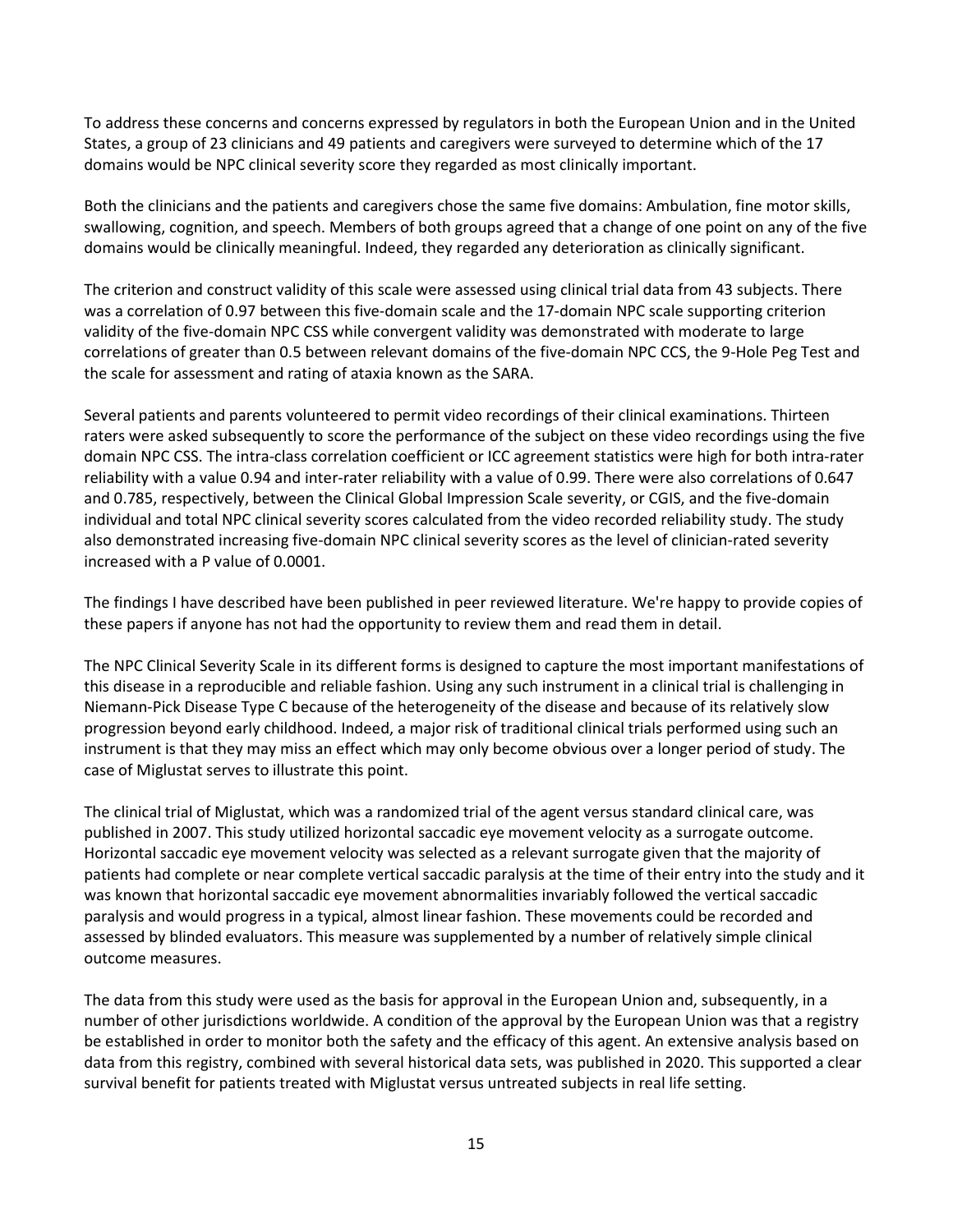The magnitude of this survival benefit was a mean of 10 years from date of neurological onset or five years from date of diagnosis, which was typically delayed four or five years from clinical onset in this and other historical data sets.

This experience emphasizes a number of critical points. First, in an ultra-rare, heterogeneous disease such as Niemann-Pick Disease Type C, all data must be captured and used to contribute to our understanding of both the natural history of the disease and the effective therapeutic interventions in order not to overlook interventions whose value may be difficult to demonstrate in traditional clinical trials performed over one- to two-year period. I should also note that the historical delay in diagnosis means that patients available for clinical trial participation typically have a significant disease burden at the time of their entry into the study. The presence of neurologic symptoms and signs reflects a combination of irreversible and potentially reversible neuropathology, which raises a further challenge in demonstrating benefit beyond stabilization or slowing of progression.

Second, the strongest dataset we have is that obtained from the natural history study conducted at the National Institutes of Health. The patients and their families who participated in this study have volunteered their time to repeatedly undergo remarkably thorough, not to say exhaustive, evaluations and their clinical progression has been mapped using the NPC Clinical Severity Scale.

Given the broad approval in other countries of Miglustat and the use of this agent off label in the United States, in addition to the several clinical trials and expanded access programs currently active, the pool of treatmentnaïve patients in the United States and indeed worldwide is small. And it seems most unlikely that we will be able to assemble a comparable natural history cohort in the foreseeable future.

For this reason, we would urge acceptance of the NPC Clinical Severity Scale as the current gold standard outcome measure, recognizing that there may be elements which could be refined and improved, provided that any such modifications can be mapped back to the original data set. We must not lose this unique and irreplaceable data.

Third, the approval process for Miglustat in the European Union serves as a useful model for this disease. The data from the initial study, although consistent with a positive therapeutic effect, did not show a strong signal, but given the potential benefit-risk ratio, approval was given with the proviso that continued monitoring be performed. The benefit of this approach was that a very large number of patients were able to access this therapy. Subsequent experience has demonstrated no further safety concerns and, as I have already mentioned, provided strong evidence of a clear survival benefit. I would respectfully commend consideration of such an approach to the agency for Niemann-Pick Disease Type C and for comparable ultra-rare diseases.

I would like to take this opportunity as well to comment on perception of the benefit risk ratio. All of us in the Niemann-Pick Type C community understand and respect the concern of the agency for the safety of patients, but we perceive a misalignment between the community perception of the benefit-risk ratio and that of the agency at the risk of being redundant.

I must emphasize that Niemann-Pick Disease Type C is a disease which inevitably and inexorably strips its sufferers of their ability to speak, cognitive abilities, and, ultimately, their life. In this respect, Niemann-Pick Disease Type C and comparable ultra-rare neurodegenerative diseases are perhaps the most devastating that any human being can face.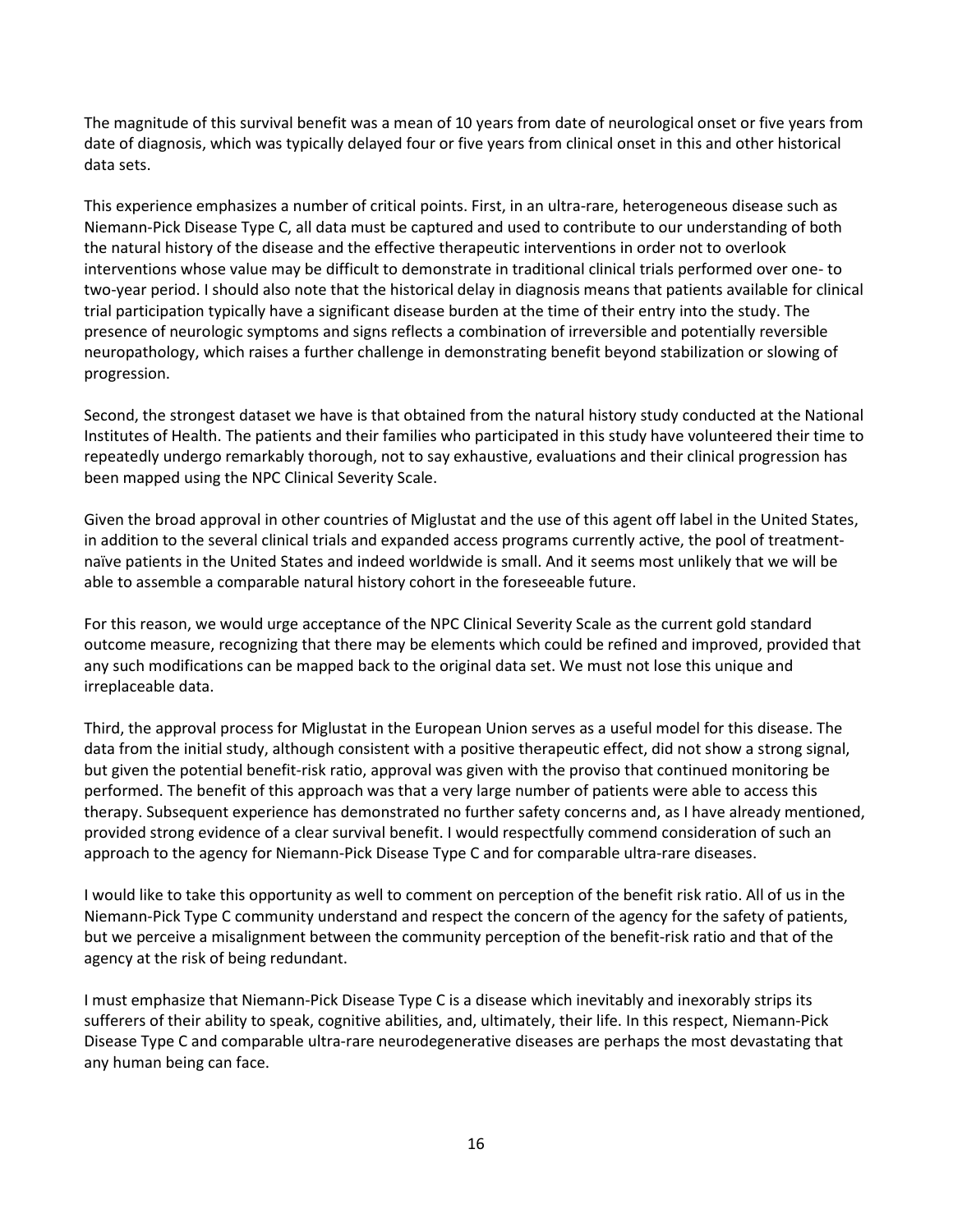With such a prospect, patients, caregivers and clinicians are willing and able to accept risks that might be regarded as significant in other settings when these are balanced against any prospect of benefit, recognizing that stabilization or slowing of progression is a clear benefit in this disease. None of the agents currently under study have presented risk which is regarded as unacceptable by members of this community. For example, just as patients with leukemia routinely undergo frequent spinal taps without significant complication, those receiving intrathecal adrabetadex have tolerated this route of drug delivery with minimal problems. Concerns have been expressed regarding hearing loss, which is itself a manifestation of Niemann-Pick Disease Type C. With only a few patients has this been of clinical significance. It is my understanding that this is a risk which the participants have been comfortable accepting.

With respect to the benefit-risk ratio, I would also respectfully point out that many therapies have been approved by the Agency for malignant diseases which carry predictable, significant morbidity far in excess of adverse effects reported with potential therapies in Niemann-Pick Disease Type C. This perceived inconsistency in the assessment of benefit-risk ratio across severe diseases is a cause for perplexity and concern in our community.

In summary, patients, parents, clinicians and researchers in the NPC community have worked together now for several decades to assemble data sets and construct means of measuring progression, specifically, the NPC Clinical Severity Scale. These tools may be imperfect, but they cannot be replicated or replaced and we look forward to working with the agency to find a path forward to approve desperately-needed treatments for children and adults afflicted by Niemann-Pick Disease Type C.

I thank you for the opportunity to participate today.

# Speaker Remarks: Will Evans

Speaker: Will Evans MSc MB ChB General Practitioner Honorary Assistant Professor, Division of Primary Care University of Nottingham

Note: As indicated in the agenda, Dr. Evans was one of the NPC clinical experts slated to speak during the discussion of the NPC CSS. Due to time constraints, he was unable to deliver his remarks, which are included below for reference.

Regarding the NPC CSS, I would like to bring your attention to additional work recently conducted. The manuscript is currently under review but a preprint is available here. An international panel of 19 NPC disease experts were asked to form a consensus, through a Delphi method, on the use of clinical severity scales in three scenarios: routine clinical care, assessment for trial enrolment, and as clinical trial outcome measure. Recommendations included the use of the five-domain NPC CSS in routine clinical practice, and the 17-domain scale in clinical trial settings, whilst prioritizing the domains in the five-domain scale as the primary endpoints.

Further, I was hoping to explore with you how can the NPC CSS results generated in trials be supported by patient experience data and real-world evidence. Our concern is this information is currently undervalued.

Indeed, I would have addressed the comment made by Dr. Donahue that the agency needs to consider patient preference, patient perspective, and scientific evidence when assessing a product. Patient perspective, when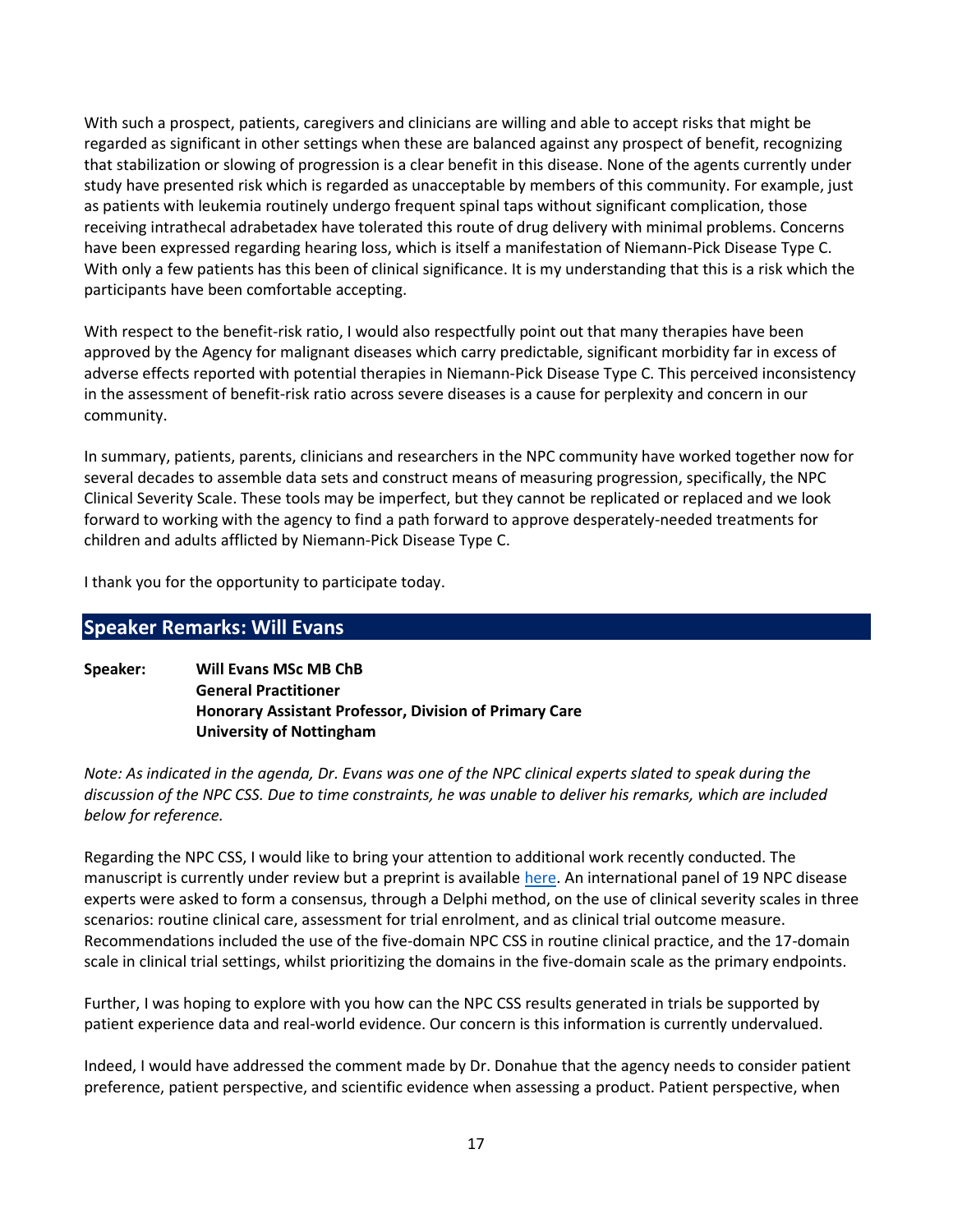captured correctly, is scientific evidence and this information should be given the appropriate weight and value it deserves in an assessment that considers the totality of evidence.

I would also wish to strongly challenge that the solution to the difficulties of conducting trials in NPC are longer RCTs. A two- to three-year RCT in Niemann-Pick Type C is, I believe, neither ethical nor feasible.

Finally, as a parent of a child affected by NPC I feel it is important that the agency understands that although many will accept substantial risk and uncertainty, the community is not homogenous in their views. The decision of what is an acceptable risk weighed against the potential benefit is complicated and personal taking into consideration the impact of a therapy that far exceeds the side effect profile of the candidate drug. The making of such decisions is something all families have walked in partnership with their clinicians. It is therefore unreasonable to assume that the patient community will accept any degree of risk or uncertainty for the suggestion of benefit and that when the community reports that a therapy's risk benefit profile is acceptable this has not been considered deeply.

# Speaker Remarks: Joslyn Crowe

Speaker: Joslyn Crowe Executive Director National Niemann-Pick Disease Foundation

We have come before you today *united* as a Niemann-Pick type C community, represented together by the National Niemann-Pick Disease Foundation, the Ara Parseghian Medical Research Fund, and the International Niemann-Pick Disease Alliance. We join together for the patients around the world today, and those who will live with NPC tomorrow, and also for all of the patients whose lives we have lost and who cannot speak for themselves today.

Our families talked about multiple investigational therapies in the NPC continuum - adrabetadex, arimoclomol, N-acetyl-L-leucine, and Trappsol cyclo, active in clinical trial, and also Miglustat. You have heard from our families and our expert clinicians and researchers about several important issues:

- 1. The opinion and experience of so many expert clinicians and families confirming that the NPC CSS measures areas of change that are truly reliable and meaningful in both clinical trials and practice settings over time.
- 2. Our patients and families' sense of urgency about the unmet clinical need
- 3. Our NPC community's willingness to accept risk of uncertain efficacy of a potential therapy knowing that to do nothing will lead to neurologic decline and death
- 4. Our patients and families' informed tolerance of side effects and treatment risks, again knowing that the downward spiral of this neurodegenerative disease is certain without intervention

You also heard global experts highlight the decades of research leading to the development of the NPC-CSS as we use it today. The data that has been gathered over the last decades, at great sacrifice to the NPC community, is high quality data that has stood up to scientific rigor and has been endorsed by the patient community after careful consideration. We need to use the tools that we have today to bring approved and effective treatments to our families and change the course of Niemann-Pick diseases.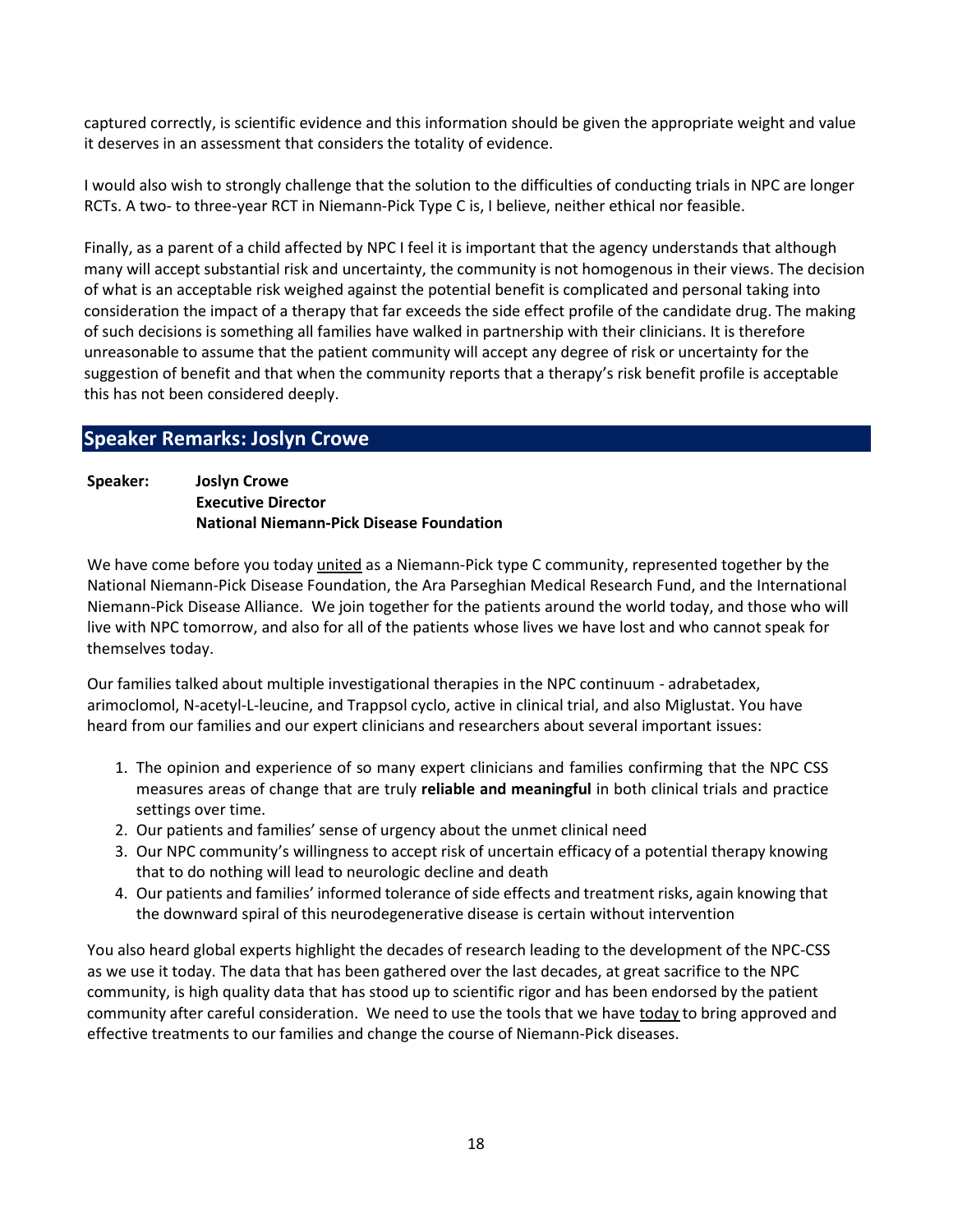If there is still uncertainty within the FDA around the use of the NPC-CSS tool as the most effective tool to measure change in NPC to date, please hear us when we say that this is an uncertainty that our community is willing to accept. And, that maintaining and improving quality of life is an endpoint for NPC families!

We also ask you to consider and use all of the data that has been gathered at the sacrifice of the NPC community. Further, we believe that any initial positive decision by FDA will serve as a catalyst for incremental advances in future treatments—and regulatory flexibility will enable that first step toward cures.

### So, what are we asking?

We are ready to join you in ongoing discussions on the NPC-CSS to better refine it for the future, but we ask you now for confirmation that clinical programs currently using the tools will not be negatively impacted while we have discussions about this tool. We need to know that the NPC-CSS will be considered valid in all circumstances where it has been used to date. The historical data that has been collected at such great sacrifice to the patients is invaluable to this community. This tool and the data represent the natural history of NPC as we all know it. While we explore improvements to the scale, we must be mindful that we do not marginalize the data we have previously gathered using this tool. We must take into consideration that any potential changes we consider to this score will impact patients and decision makers globally as our INPDA colleagues noted. If the concerns you, the FDA, have regarding the scale relate to how it is implemented and monitored in trials, we want to collaborate here as well for improvement.

It is essential that decisions we reach related to the discussion today or future discussions support the future of research and clinical development in NPC and also support the clinical programs that are actively working towards approval today.

# We cannot lose sight of the reality - this is a terminal disease and we need the shortest path possible. To make a perfect scale we could lose a generation of patients.

You've also heard the from our patients about the impact of this disease and what meaningful treatment would deliver. Our community came here to impress two things upon you:

- What is the Level of risk that is tolerable with a therapy and,
- What degree of benefit is meaningful?

We are specifically asking you to consider all evidence generated by the NPC-CSS to date as reliable and meaningful.

# Why is this important? Because no experimental treatment has a greater risk than the terminal effects of NPC.

### What's the Plan of action and next steps?

We'd like to hear from you following this meeting with correspondence we can share back with the community on the Agency's thoughts and recommended next steps for how we partner together for any refinements to the NPC-CSS for the future or data needed to inform your understanding of NPC patient preferences.

If there is no longer any doubt, please let us know that this is the agreed upon tool for the foreseeable future.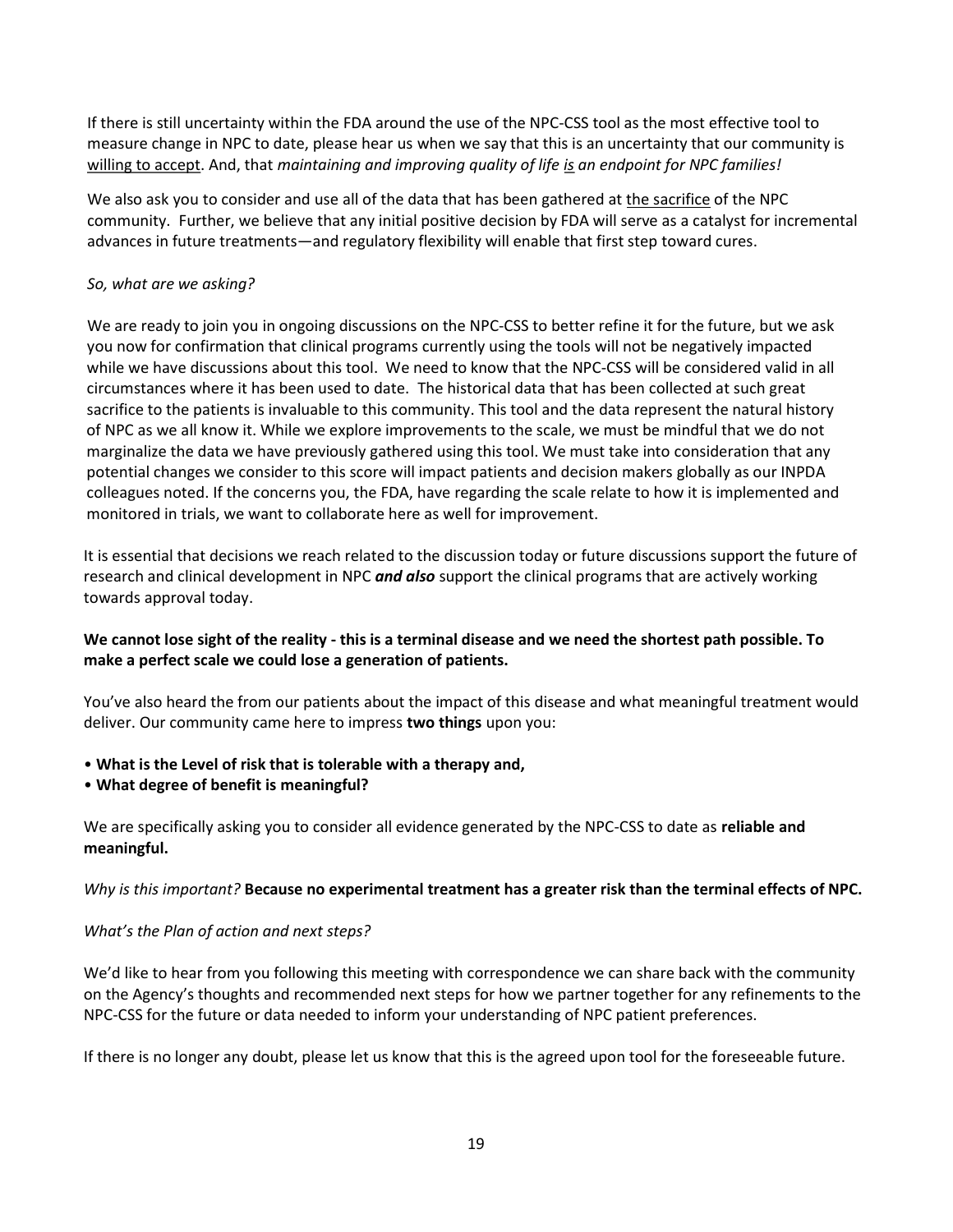We stand committed to supporting your application of regulatory flexibility, enlightened benefit-risk considerations for Niemann Pick therapies, and to ongoing collaboration in the best interest of our patients and families.

As a community we ask that you remember the stories of these patients and the feedback from our experts when evaluating any potential therapy for NPC. Remember our unmet need, our tolerance of both uncertain benefit in therapy, as well as a tolerance for risk, and that you work with us to create an actionable and achievable path forward in situations where the therapies appear safe and the data suggests the therapy could be beneficial for some in our community.

This is a complex, unrelenting disease that will require multiples therapies to render it a chronic condition. We do not have the luxury of letting any potential therapies pass through our grasp. Thank you for partnering with us today in this discussion.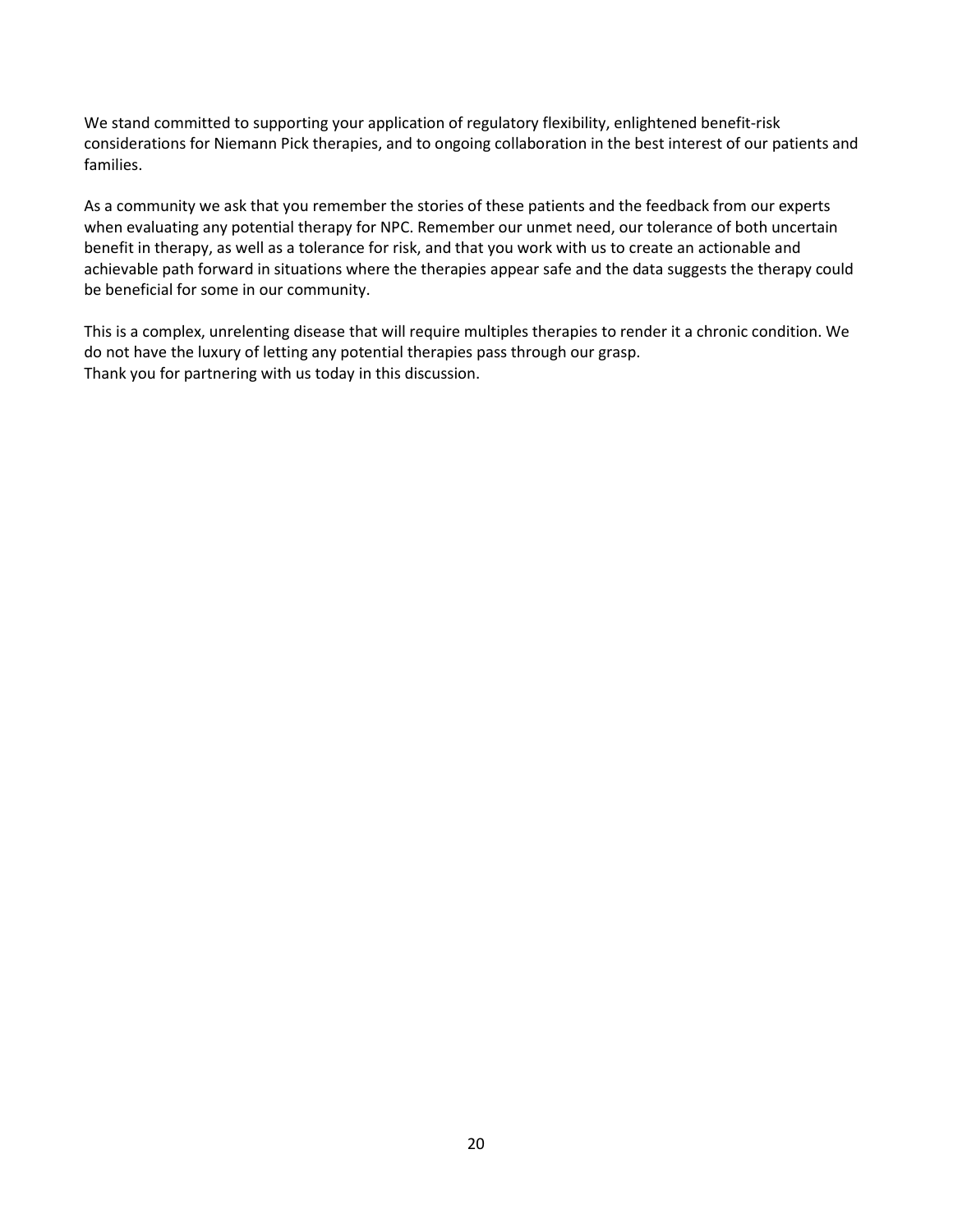# Follow-up Email to FDA

As of the date of publication of this report, the FDA had not provided a full response to this letter.

August 13, 2021

Kathleen Donohue, MD Food and Drug Administration Center for Drug Evaluation and Research Office of New Drugs Division of Rare Diseases and Medical Genetics 10903 New Hampshire Avenue Silver Spring, MD 20993

RE: August 3, 2021 FDA-NPC Community Listening Session

Dear Dr. Donohue:

On behalf of the Ara Parseghian Medical Research Fund, the National Niemann-Pick Disease Foundation, and the International Niemann-Pick Disease Alliance, we would like to convey our appreciation for the engagement and transparency of you and your Agency colleagues in the August 3, 2021 Listening Session (Session). You will recall we began the Session stating our appreciation was paired with a fair amount of skepticism. Unfortunately, many in our community had even more reservations after the meeting as several core concerns were not addressed. Specifically, they did not hear enough about how benefit and risk, regulatory flexibility, and the totality of years of data are used to evaluate current therapies.

We all agree strongly that continuing interactions between our community and the Agency to collaboratively address issues raised and alluded to in the Session can drive significant near-term progress in expediting potential therapies for Niemann-Pick Type C (NPC). Further, we want to note that given limited time and the robust exchanges in the Session, several of our community's key experts were unable to share views on regulatory flexibility and the NPC Clinical Severity Scale (CSS). Therefore, we do plan to share a summary of what we heard during the meeting supplemented by what we also planned to convey but were unable to present.

The central purpose of this post-Session correspondence is to:

- 1. Seek near-term clarification about several statements made by the FDA during the meeting so we can either confirm or curtail some key concerns those statements raised within our community;
- 2. Recommend several short-term actions based on what we heard so we can work together to address multiple urgent concerns about both access and ongoing studies; and
- 3. Propose focused areas for follow-up discussions that are critical for the shared interest in bringing effective treatments to people with NPC.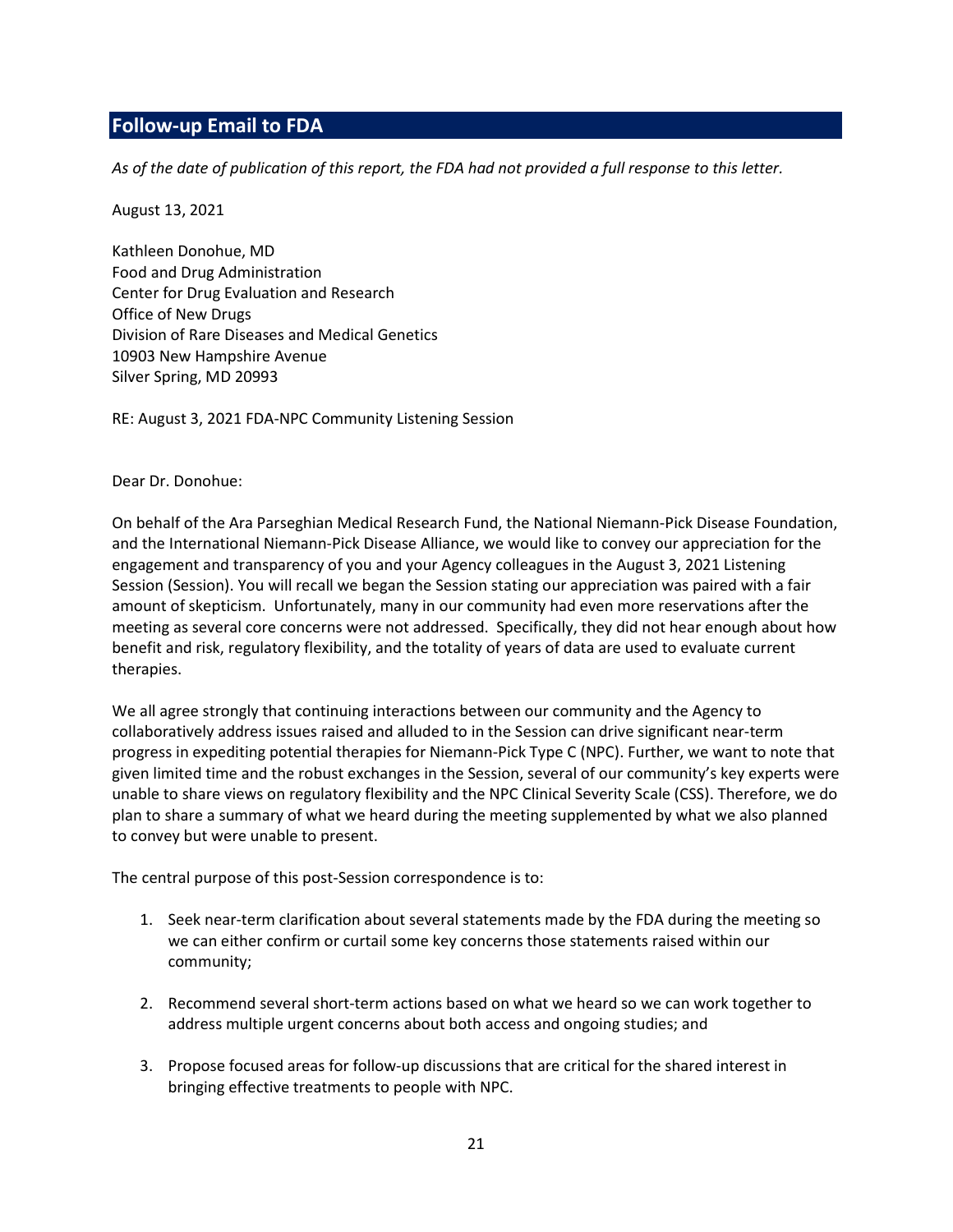#### What We Heard

During the Session, we captured several key points, summarized below, arising from comments by you and your Agency colleagues, the expert NPC clinicians, and patients and caregivers.

- A. We appreciate that FDA is not insensitive to the frustration the community is experiencing with no prior approvals and an unclear path forward for several clinical programs, – as well as new restrictions on an Expanded Access program. However, we are concerned with the comment "if real" in reference to recent clinical trial results, with implied concerns about validity and variability of trial data, such as from CSS results. The statements/conclusions by recognized experts in NPC and families with direct experience portrayed these same results, obtained using standard research process, as very convincing. We require further rationale to understand the seeming discord in conclusions which FDA and experts/investigators have based on the same data. You recently received a letter signed by many clinicians, some of whom you said were among the best in the world, stating that these therapies are helping -and 'real.' Plus, you indicated that parents are the experts. Our understanding how you take this information to determine if it is "real" is critical.
- B. The Agency could not comment on active studies, especially submissions under review. Some listeners postulated that this lack of response was due to standard sponsor-Agency confidentiality requirements, but others felt, along with repeated statements from FDA about the "next generation of trials," conveyed the Agency was moving beyond current studies due to interpretive gaps/issues with the CSS and that clinical work to date was a lost cause. Therefore, we respectfully request clarification of the Division's rationale in not addressing several specific points made by the community in this regard. As noted, this is the core issue of most families and access to these life-improving therapies is our number one priority.
- C. We heard the Agency has concerns regarding the CSS. We had several experts comment on the use, development and validation, as well as note the presence of fidelity training and instructions for rating of the CSS in the Session. However, due to time limitations, not all were able to share their knowledge and expertise as planned. The CSS has been accepted globally by the Niemann-Pick community as a viable and meaningful clinical endpoint that is being used in all current clinical trials. The CSS is a consistent component within the natural history data for NPC. The data from the natural history studies and clinical trials are invaluable and irreplaceable. We encourage the Agency to work with the CSS experts so that the concerns of the FDA can be understood.
- D. Dr. Berry-Kravis commented that reassessing CSS validation and standardization could in principle be possible using external objective measures for each domain from Rush/NIH. This could provide a near-term intervention--based on re-analysis of current data and pending trials which have utilized the CSS in their studies-- to supplement but not supplant current use. Our organizations are fully committed to directly engage with and support sponsor efforts of this nature if FDA can confirm there would be receptivity to such analyses. Without this confirmation, these pursuits would be futile and add considerable delay and further add to disappointments for patients
- E. The community has been encouraged by previous discussions and FDA comments about regulatory flexibility and alternative trials, as well as understanding that heterogeneity concerns might be addressed with some modifications via more innovative analyses. Despite this, we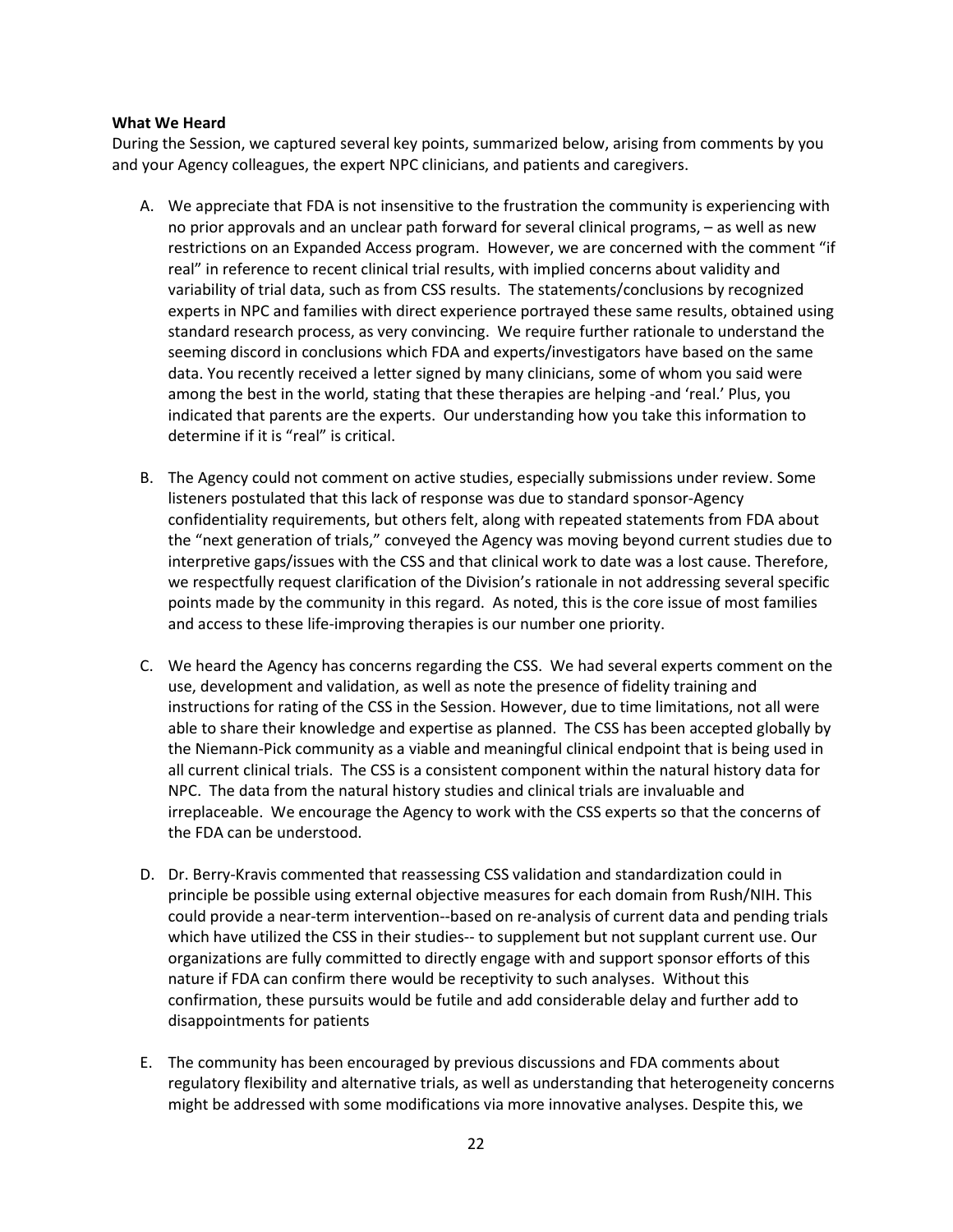have yet to see change and innovation supported in practice. We wish to continue these discussions and to expand upon this viewpoint with respect to both current and future studies.

- F. While not addressed directly, the FDA's acknowledgment of the community's broad risk and uncertainty tolerance would suggest that the major impediments to approvals appear to be in terms of sufficient efficacy assurances. If this is accurate, the relative benefit-risk calculus for rare versus prevalent diseases should be revisited; not so much in terms of lowering what we view as unrealistically high bars, but rather, with reasonable safety assurances in trials for rare diseases such as NPC, the minimal efficacy hurdle should be proportionate to the expectations for more prevalent disorders on a population-based factor. For example, using Alzheimer's disease as a contemporary comparator, the acceptance of sponsor data on aducanumab from thousands of patients without a clear/statistically significant efficacy signal, a putative positive biomarker finding, and small but significant risk for severe brain bleeds could translate into an ultra-rare disorder such as NPC for which no approved therapies are available. Applying this model to recent NPC trials, the absence of comparable life-threatening risks and the proportionate/equivalent benefit-risk expectation seem to satisfy the requirement set by the FDA for approval for several of the recent or pending NPC-related applications. Therefore, our community would value your explanation of how such interpolation would be viable for resubmissions or similar considerations.
- G. For rare diseases such as NPC, the FDA should reconsider the use of Real-World Evidence (with separate standards from traditional substantial evidence) as the basis for expedited approvals compared to historical controls and/or within person comparisons of rates of decline, paired with totality of evidence in any new trials. While we understand FDA is not able to advocate for statutory changes, our community is committed to pursue such needed structural changes and wishes to understand FDA views on the approach. .
- H. While the community is fully supportive of more data-sharing across trials, especially for placebo arms which might be aggregated to produce simulated natural history cohorts, this matter is largely in the hands of sponsors, and therefore requires further collaboration among companies, regulators, and our community to move ahead on such important initiatives. As with the recent gathering to explore platform trials, our organizations will be supportive of, but are not in a position to drive, this endeavor. Moreover, pre-competitive efforts such as these must be supported by a clear and reliable regulatory pathway which appears elusive at this point.

### What We Propose

We suggest the following course of action to assure mutual progress.

- A. A convening of sponsors, FDA, NPC clinical experts and community representatives to directly address the following issues:
	- Near-term regulatory flexibility which may be provided for recent/current trials;
	- Agreement on timelines and working groups to address FDA concerns regarding the CSS in the mid-term without dismissing the impact of current and past data; and
	- A shared recognition that a single approval of an NPC therapy which demonstrates even modest efficacy signals and no life-threatening risks, would engender broadened research and development in NPC similar to that which has occurred previously in fields such as Hepatitis C and Duchenne Muscular Dystrophy.